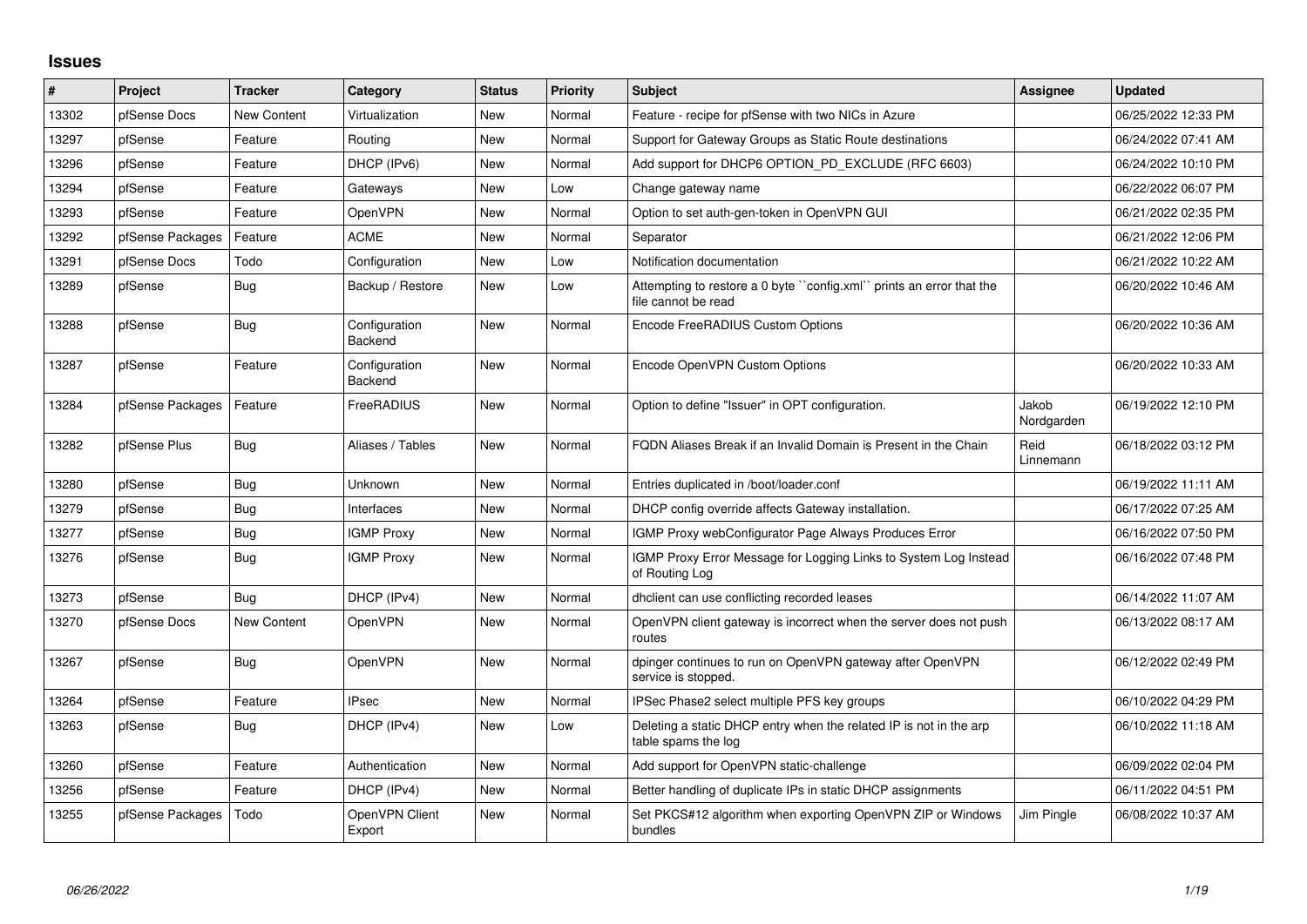| $\#$  | Project                | <b>Tracker</b> | Category            | <b>Status</b> | Priority | Subject                                                                                                      | Assignee            | <b>Updated</b>      |
|-------|------------------------|----------------|---------------------|---------------|----------|--------------------------------------------------------------------------------------------------------------|---------------------|---------------------|
| 13254 | pfSense                | <b>Bug</b>     | <b>DNS Resolver</b> | New           | Normal   | DNS resolver does not update "unbound.conf" file during link down<br>events                                  |                     | 06/08/2022 07:55 AM |
| 13253 | pfSense                | <b>Bug</b>     | DHCP (IPv6)         | New           | Normal   | dhcp6c" is not restarted when applying settings when multiple<br>WANs are configured for DHCP6               |                     | 06/06/2022 02:58 PM |
| 13252 | pfSense                | Bug            | Upgrade             | New           | Normal   | reduce frequency of php-fpm socket connection attempts from<br>check reload status                           |                     | 06/12/2022 11:11 AM |
| 13250 | pfSense                | Todo           | DHCP (IPv4)         | New           | Very Low | Clean up DHCP Server option language                                                                         | Jim Pingle          | 06/06/2022 07:32 AM |
| 13249 | pfSense                | <b>Bug</b>     | Console Menu        | New           | Normal   | Running playback comands multiple times results in PHP error                                                 |                     | 06/06/2022 07:02 AM |
| 13248 | pfSense                | Regression     | DHCP (IPv6)         | New           | Normal   | IPv6 Router Advertisements runs when config.xml does not contain<br>an entry for the interface               |                     | 06/05/2022 07:44 PM |
| 13247 | pfSense Packages       | Bug            | open-vm-tools       | New           | Low      | Open-VM-Tools service actions do not work                                                                    |                     | 06/05/2022 07:09 PM |
| 13246 | pfSense Packages       | Feature        | iperf               | New           | Normal   | iperf3 service controls do not work                                                                          |                     | 06/05/2022 06:51 PM |
| 13244 | pfSense                | Feature        | Web Interface       | <b>New</b>    | Normal   | Add help text under Timezone settings in the GUI                                                             |                     | 06/03/2022 01:00 PM |
| 13242 | pfSense                | Feature        | Gateway Monitoring  | New           | Normal   | Enhancements to static route creation/deletion for dpinger monitor<br>IPs                                    |                     | 06/03/2022 11:20 AM |
| 13240 | pfSense                | <b>Bug</b>     | Rules / NAT         | <b>New</b>    | Normal   | Dynamic NPt entry UI has a couple quirks                                                                     |                     | 06/02/2022 09:32 PM |
| 13237 | pfSense                | Bug            | DHCP (IPv6)         | New           | Normal   | dhcp6c script cannot be executed safely                                                                      |                     | 06/01/2022 11:20 AM |
| 13236 | pfSense Docs           | Todo           | Products            | New           | Normal   | Document link speed limitations with igc and ix on 6100/4100                                                 |                     | 05/31/2022 05:53 PM |
| 13228 | pfSense                | <b>Bug</b>     | Interfaces          | New           | Normal   | Recovering interface gateway may not be added back into gateway<br>groups and rules when expected            | Jim Pingle          | 05/28/2022 01:14 PM |
| 13227 | pfSense                | Feature        | <b>IPsec</b>        | New           | High     | Enable IPSec Virtual IP Pool assignment by Radius for Mobile Users<br>SIMPLE FIX                             |                     | 05/27/2022 10:15 AM |
| 13225 | pfSense                | Bug            | Interfaces          | New           | Normal   | Bridges with QinQ interfaces not properly set up at boot                                                     | <b>Viktor Gurov</b> | 05/27/2022 08:19 AM |
| 13224 | pfSense                | Bug            | Notifications       | New           | Normal   | Email notification flood when UPS (NUT) and WAN send<br>notifications                                        |                     | 05/27/2022 01:58 AM |
| 13222 | pfSense                | <b>Bug</b>     | UPnP/NAT-PMP        | New           | Normal   | CARP IP does not listen for NAT-PMP packets                                                                  |                     | 05/26/2022 02:28 PM |
| 13220 | pfSense                | Feature        | Captive Portal      | New           | Very Low | Voucher per-roll bandwidth restrictions and traffic quotas                                                   |                     | 05/26/2022 08:16 AM |
| 13219 | pfSense                | Feature        | Captive Portal      | New           | Very Low | Enable/Disable single voucher roll                                                                           |                     | 05/26/2022 08:14 AM |
| 13217 | pfSense                | Bug            | DHCP (IPv4)         | <b>New</b>    | Normal   | dhclient using default pid file location which does not exist                                                | <b>Viktor Gurov</b> | 05/26/2022 08:09 AM |
| 13209 | pfSense Packages       | Bug            | pfBlockerNG         | New           | Low      | Parsing Filter log by pfBlockerNG creates IP Block log with<br>Source/Destination mixed up or wrong Direcion | Viktor Gurov        | 05/25/2022 03:50 AM |
| 13207 | pfSense Packages       | Feature        | pfBlockerNG         | New           | Normal   | The feed column on the Alerts page is confusing                                                              |                     | 05/24/2022 04:56 AM |
| 13206 | pfSense Plus           | <b>Bug</b>     | Hardware / Drivers  | New           | Normal   | SG-3100 LED GPIO hangs                                                                                       |                     | 06/11/2022 07:01 PM |
| 13202 | pfSense Packages   Bug |                | pfBlockerNG         | New           | Normal   | Missing Protocols on IP Feed Groups Advanced Inbound/Outbound<br>Firewall Rule settings                      |                     | 05/23/2022 08:58 AM |
| 13201 | pfSense Packages       | Feature        | pfBlockerNG         | New           | Normal   | Add FireHol Security IP Feeds                                                                                |                     | 05/23/2022 06:34 AM |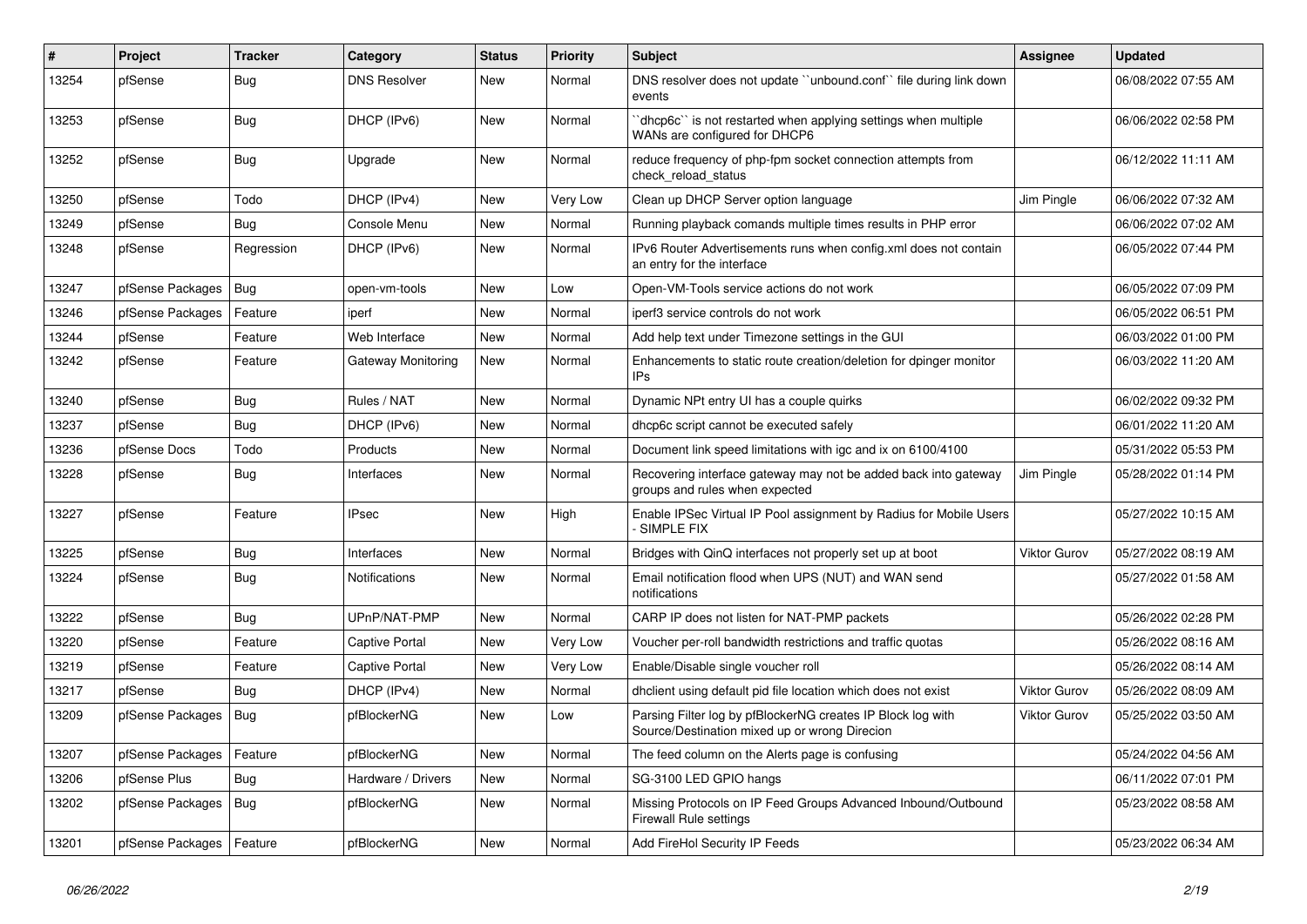| $\vert$ # | Project          | <b>Tracker</b> | Category                   | <b>Status</b> | <b>Priority</b> | <b>Subject</b>                                                                                                                      | Assignee            | <b>Updated</b>      |
|-----------|------------------|----------------|----------------------------|---------------|-----------------|-------------------------------------------------------------------------------------------------------------------------------------|---------------------|---------------------|
| 13200     | pfSense Packages | Feature        | pfBlockerNG                | New           | Normal          | Custom DNS Servers for Alert settings                                                                                               |                     | 05/23/2022 06:16 AM |
| 13199     | pfSense Packages | Feature        | pfBlockerNG                | New           | Normal          | Feed groups should not have the first listing in the group bar                                                                      |                     | 05/23/2022 06:03 AM |
| 13198     | pfSense Packages | Feature        | pfBlockerNG                | New           | Normal          | Dark Theme Styling issues - Alerts White bar                                                                                        |                     | 05/23/2022 06:05 AM |
| 13197     | pfSense Packages | Feature        | pfBlockerNG                | New           | Normal          | Put a Single donation link and a proper patreon lin in the pfBlocker<br>Support Banner / Widget                                     |                     | 05/23/2022 05:35 AM |
| 13196     | pfSense Packages | Feature        | pfBlockerNG                | New           | Normal          | remove NoVirusThanks feed                                                                                                           |                     | 05/23/2022 06:05 AM |
| 13195     | pfSense Packages | Feature        | pfBlockerNG                | New           | Normal          | Dedicated website for Feed mangement - Community Driven                                                                             |                     | 05/23/2022 05:22 AM |
| 13194     | pfSense Packages | <b>Bug</b>     | pfBlockerNG                | New           | Normal          | Remove dead Malc0de feed                                                                                                            |                     | 05/23/2022 05:16 AM |
| 13187     | pfSense          | Documentation  | Upgrade                    | New           | Normal          | Azure Frequently asked questions                                                                                                    |                     | 05/20/2022 06:52 AM |
| 13180     | pfSense Packages | <b>Bug</b>     | pfBlockerNG                | New           | High            | High CPU Utilization with pfb filter Isince PfBlockerNG update to<br>devel 3.1.0 4                                                  |                     | 06/14/2022 08:00 AM |
| 13179     | pfSense Packages | Feature        | pfBlockerNG                | <b>New</b>    | High            | Search based on CIDR                                                                                                                |                     | 05/17/2022 09:45 AM |
| 13168     | pfSense          | Feature        | Dashboard                  | New           | Low             | Multiple Dashboard views for a single user                                                                                          |                     | 05/16/2022 07:53 AM |
| 13167     | pfSense          | <b>Bug</b>     | Dynamic DNS                | New           | Normal          | phpDynDNS: DigitalOcean ddns update fails (bad request, invalid<br>character '-' in request_id)                                     |                     | 06/16/2022 09:30 PM |
| 13161     | pfSense          | Feature        | Web Interface              | New           | Very Low        | FLASH PORT'S LED button, to help quickly find port that need to be<br>connected to patch&cable                                      |                     | 05/14/2022 06:35 AM |
| 13159     | pfSense          | Todo           | Web Interface              | New           | Very Low        | Decrease distance between img-buttons in webGUI to eliminate<br>mistake entry                                                       |                     | 05/14/2022 06:52 AM |
| 13158     | pfSense          | <b>Bug</b>     | Web Interface              | <b>New</b>    | Normal          | Input validation error when applying limiter changes                                                                                |                     | 05/14/2022 05:32 PM |
| 13156     | pfSense Packages | Regression     | pfBlockerNG                | <b>New</b>    | Normal          | pfBlockerNG IP block stats do not work                                                                                              |                     | 06/13/2022 08:16 PM |
| 13144     | pfSense          | <b>Bug</b>     | Rules / NAT                | <b>New</b>    | Very Low        | Firewall rule entries can get out of sync when entries are deleted<br>while other administrators are editing entries simultaneously |                     | 05/10/2022 07:26 AM |
| 13141     | pfSense Packages | Bug            | squidguard                 | New           | Normal          | wrong page squidguard block                                                                                                         |                     | 05/09/2022 05:33 PM |
| 13138     | pfSense Packages | Feature        | pfBlockerNG                | New           | Normal          | DNS over HTTPS/TLS Blocking should be removed from<br>SafeSearch                                                                    |                     | 05/07/2022 02:52 AM |
| 13137     | pfSense Packages | Feature        | pfBlockerNG                | New           | Normal          | ckuethe/doh-blocklist.txt add to DoH feeds                                                                                          |                     | 05/07/2022 02:39 AM |
| 13136     | pfSense Packages | Feature        | pfBlockerNG                | New           | Normal          | Add crypt0rr DNS-over-HTTPS (DOH) provider list feeds                                                                               |                     | 05/07/2022 02:27 AM |
| 13135     | pfSense Packages | Feature        | pfBlockerNG                | New           | Normal          | Add dibdot DoH-IP-blocklists feeds                                                                                                  | <b>Viktor Gurov</b> | 05/08/2022 01:50 AM |
| 13128     | pfSense Packages | <b>Bug</b>     | Zabbix                     | New           | Normal          | Zabbix Agent 6: HA Server Setup                                                                                                     |                     | 05/05/2022 01:55 AM |
| 13110     | pfSense          | Bug            | CARP                       | New           | Very Low        | changing CARP VIP address does not update outbound NAT<br>interface IP                                                              |                     | 05/03/2022 02:52 PM |
| 13108     | pfSense Docs     | Todo           | Installation /<br>Upgrades | New           | Normal          | ZFS filesystem implications                                                                                                         | Jim Pingle          | 04/27/2022 03:18 PM |
| 13102     | pfSense          | Bug            | <b>IPsec</b>               | New           | Normal          | Deleting an IPSec tunnel doesn't destroy the SA (SADs/SPDs),<br>causes crash in status ipsec.php                                    | Viktor Gurov        | 05/20/2022 01:07 PM |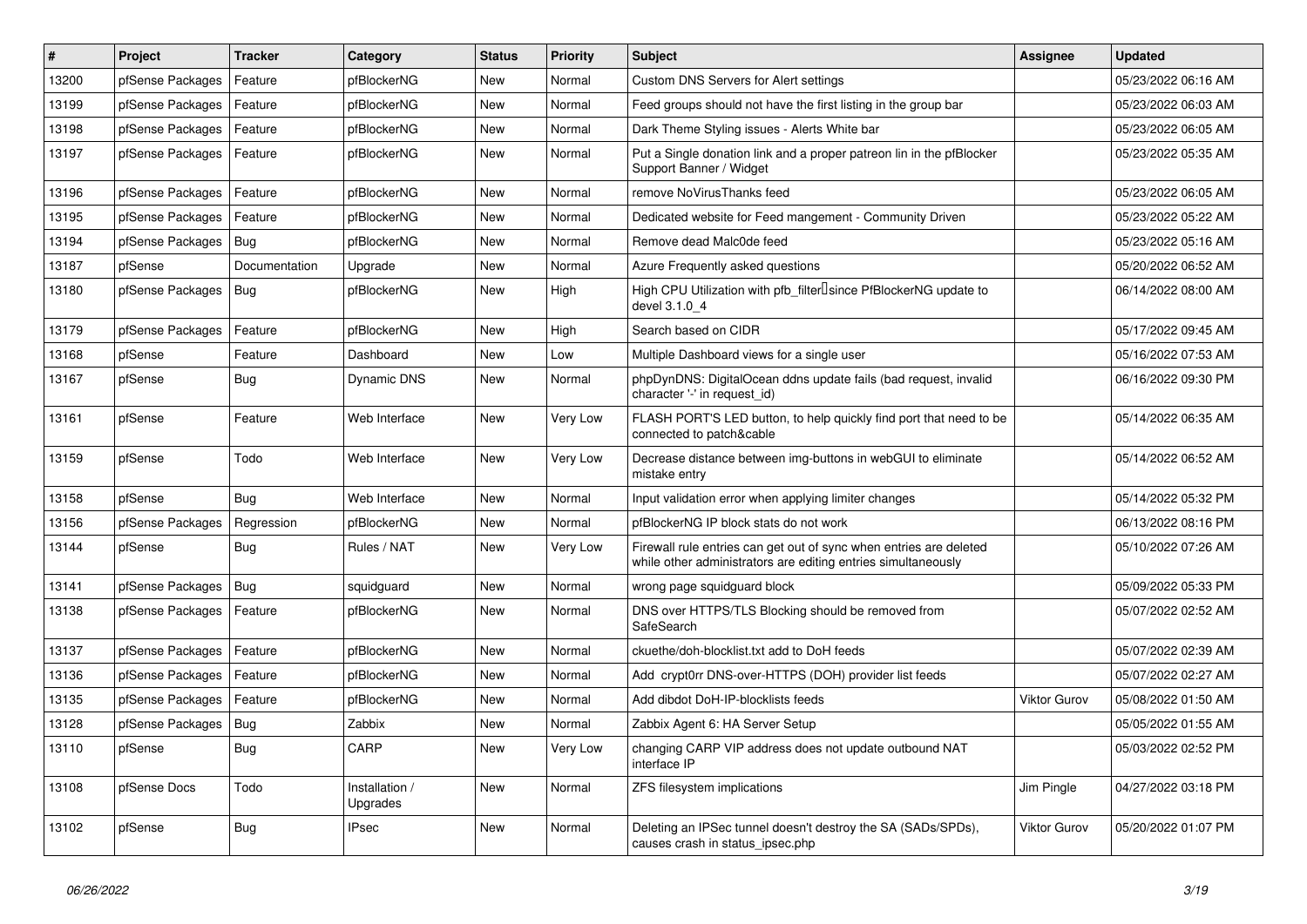| #     | Project          | <b>Tracker</b>     | Category                 | <b>Status</b> | <b>Priority</b> | <b>Subject</b>                                                                                                     | <b>Assignee</b> | <b>Updated</b>      |
|-------|------------------|--------------------|--------------------------|---------------|-----------------|--------------------------------------------------------------------------------------------------------------------|-----------------|---------------------|
| 13091 | pfSense          | Feature            | OpenVPN                  | New           | Normal          | RFE: Ability to specify the order of OpenVPN Authentication servers                                                |                 | 04/22/2022 04:30 PM |
| 13090 | pfSense          | <b>Bug</b>         | OpenVPN                  | New           | Normal          | OpenVPN: do not use legacy deprecated netbios settings                                                             | Jim Pingle      | 04/22/2022 11:19 AM |
| 13089 | pfSense          | <b>Bug</b>         | OpenVPN                  | New           | Normal          | OpenVPN: fix some netbios options were preserved even if teh<br>Netbios option was unchecked                       | Jim Pingle      | 04/22/2022 11:06 AM |
| 13088 | pfSense          | Bug                | OpenVPN                  | New           | Normal          | OpenVPN Client Overrides: properly hide/show form fields                                                           | Jim Pingle      | 06/08/2022 09:15 AM |
| 13087 | pfSense          | Bug                | OpenVPN                  | New           | Normal          | OpenVPN Server: hide WINS servers list when netbios option is<br>unchecked while WINS servers is checked           |                 | 04/22/2022 10:29 AM |
| 13076 | pfSense          | <b>Bug</b>         | Gateway Monitoring       | New           | Normal          | Marking a gateway as down does not affect IPsec entries using<br>gateway groups                                    |                 | 06/03/2022 10:32 AM |
| 13074 | pfSense Plus     | Bug                | Cryptographic<br>Modules | New           | Normal          | AES-GCM with SafeXcel on Netgate 2100 causes MBUF overload                                                         |                 | 06/12/2022 11:14 AM |
| 13073 | pfSense Packages | Bug                | Squid                    | New           | Normal          | ClamAV - clamd dies with high CPU load and thus the C-ICAP of<br>squid-reverse proxy causes http:500 errors        |                 | 04/19/2022 05:38 AM |
| 13068 | pfSense          | Bug                | Aliases / Tables         | New           | Normal          | Error loading rules when URL Table IPs content is empty                                                            |                 | 04/17/2022 09:07 PM |
| 13067 | pfSense          | Bug                | <b>FilterDNS</b>         | New           | Normal          | filterdns resolve interval is twice the intended value                                                             |                 | 04/17/2022 07:45 PM |
| 13058 | pfSense          | Todo               | Rules / NAT              | New           | Normal          | Add static routes and directly connected networks back to policy<br>route negation rules                           |                 | 04/13/2022 08:05 AM |
| 13054 | pfSense          | Feature            | Package System           | <b>New</b>    | Normal          | Package plugin hook for web server configuration stanzas                                                           | Jim Pingle      | 04/12/2022 03:04 PM |
| 13053 | pfSense Packages | Bug                | <b>ACME</b>              | New           | Normal          | LoopiaAPI error handling                                                                                           |                 | 05/05/2022 10:58 AM |
| 13051 | pfSense          | Bug                | Traffic Shaper (ALTQ)    | New           | Normal          | Firewall traffic shaper by interface selection unknow                                                              |                 | 04/12/2022 07:03 AM |
| 13046 | pfSense          | Bug                | Rules / NAT              | New           | Normal          | Floating rule applied to IPv6 interface with a SLAAC DHCPv6<br>gateway reports error on boot                       |                 | 04/11/2022 09:50 AM |
| 13045 | pfSense Packages | <b>Bug</b>         | WireGuard                | New           | Normal          | Firewall floating rules ignore WireGuard traffic                                                                   |                 | 04/11/2022 09:40 AM |
| 13044 | pfSense Packages | Feature            | Mail report              | New           | Normal          | Customized reporting                                                                                               |                 | 04/11/2022 09:22 AM |
| 13043 | pfSense Packages | <b>Bug</b>         | WireGuard                | <b>New</b>    | Normal          | OSPF over Wireguard interface doesn't populate neighbors after<br>reboot                                           |                 | 04/11/2022 09:22 AM |
| 13039 | pfSense Packages | Feature            | AWS VPC                  | New           | Normal          | Handle transit gateway VPNs in the AWS VPN wizard                                                                  |                 | 04/11/2022 07:31 AM |
| 13020 | pfSense Docs     | Todo               | <b>Firewall Rules</b>    | New           | Normal          | easyrule command documentation should document permissible<br>wildcards                                            | Jim Pingle      | 04/04/2022 08:01 AM |
| 13018 | pfSense Packages | <b>Bug</b>         | pfBlockerNG              | New           | Normal          | TLD and DNSBL Safesearch DOH conflict disables TLD block when<br>conflicting DOH FQDN is deselected or whitelisted |                 | 04/01/2022 05:59 PM |
| 13017 | pfSense          | Feature            | <b>Packet Capture</b>    | New           | Normal          | Packet capture: add preview results while capture is running                                                       |                 | 04/09/2022 11:08 AM |
| 13016 | pfSense Docs     | <b>New Content</b> | Virtualization           | New           | Normal          | Workaround for bandwith issues since 2.6 when installed in Hyper-V                                                 |                 | 04/01/2022 01:06 PM |
| 13014 | pfSense          | Bug                | <b>IPsec</b>             | New           | Normal          | Charon. vici can get in a bad state                                                                                | Mateusz Guzik   | 05/24/2022 05:05 PM |
| 13009 | pfSense          | Feature            | OpenVPN                  | New           | Normal          | Add option for multiple remote addresses to OpenVPN Client                                                         |                 | 03/31/2022 12:42 PM |
| 13003 | pfSense          | Bug                | Hardware / Drivers       | <b>New</b>    | Normal          | Malicious Driver Detection event on ixl driver                                                                     |                 | 06/25/2022 05:00 PM |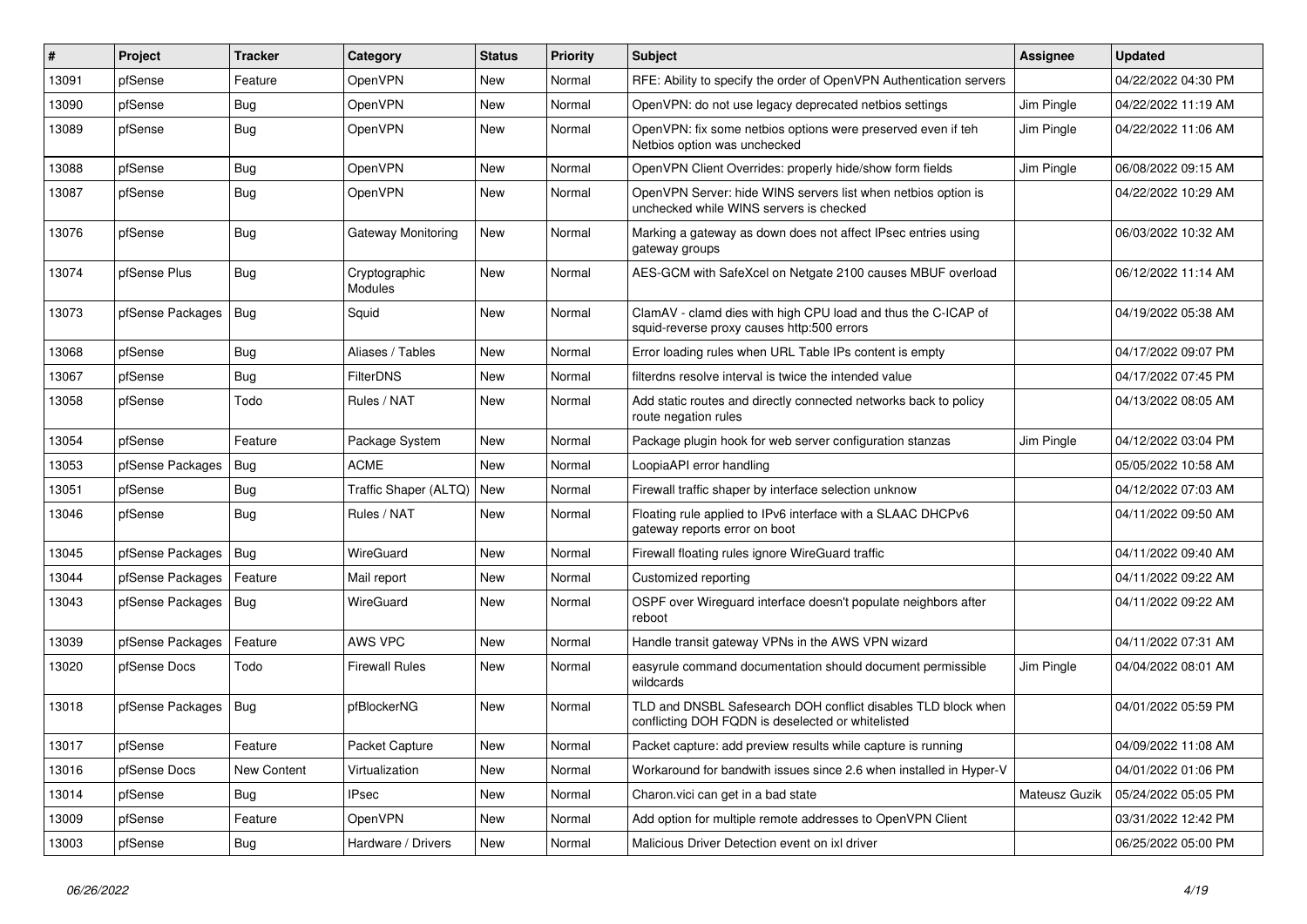| ∦     | Project                | <b>Tracker</b> | Category                                 | <b>Status</b> | Priority | Subject                                                                                       | <b>Assignee</b>       | <b>Updated</b>      |
|-------|------------------------|----------------|------------------------------------------|---------------|----------|-----------------------------------------------------------------------------------------------|-----------------------|---------------------|
| 13000 | pfSense                | Bug            | IPsec                                    | New           | Low      | IPsec AES-GCM encryption algorithm "Key Length" field should be<br>labeled "ICV Length"       |                       | 03/30/2022 07:40 AM |
| 12982 | pfSense Packages       | <b>Bug</b>     | FreeRADIUS                               | New           | Normal   | FreeRadius RadReply table entries missing from pf                                             |                       | 06/19/2022 05:38 PM |
| 12978 | pfSense Docs           | Correction     | Monitoring                               | New           | Normal   | Correction to iftop section of Monitoring Bandwidth Usage                                     | Jim Pingle            | 03/23/2022 11:18 AM |
| 12974 | pfSense Plus           | <b>Bug</b>     | Installer                                | New           | Normal   | Typing anything into 1100/2100 recovery installer causes process to<br>stop                   |                       | 06/05/2022 04:10 PM |
| 12960 | pfSense                | <b>Bug</b>     | Installer                                | New           | Normal   | VGA installer image defaults to serial console, serial console is<br>default in GUI settings  |                       | 05/10/2022 03:19 PM |
| 12950 | pfSense                | <b>Bug</b>     | Routing                                  | New           | Normal   | OpenVPN as default gateway does not get set at boot time                                      |                       | 04/09/2022 05:46 PM |
| 12947 | pfSense                | <b>Bug</b>     | DHCP (IPv6)                              | New           | Normal   | DHCP6 client does not take any action if the interface IPv6 address<br>changes during renewal |                       | 06/19/2022 09:34 PM |
| 12942 | pfSense                | Bug            | Gateways                                 | New           | Normal   | Code to kill states for old gateway when reconnecting an interface is<br>incorrect            | Jim Pingle            | 03/22/2022 01:25 PM |
| 12938 | pfSense                | Bug            | IPv6 Router<br>Advertisements<br>(RADVD) | New           | Normal   | MaxRtrAdvInterval would allow stale DNS servers to be deleted<br>faster                       |                       | 03/12/2022 09:37 AM |
| 12932 | pfSense Packages       | Feature        | pfBlockerNG                              | New           | High     | pfblockerng per user whitelist                                                                |                       | 03/11/2022 11:08 AM |
| 12927 | pfSense                | <b>Bug</b>     | OpenVPN                                  | New           | Normal   | OpenVPN with OCSP enabled allows connections with revoked<br>certificates                     |                       | 03/24/2022 08:22 AM |
| 12924 | pfSense Packages       | <b>Bug</b>     | WireGuard                                | New           | Normal   | DNS Resolver WireGuard ACL Inconsistency                                                      | Christian<br>McDonald | 04/10/2022 10:36 AM |
| 12922 | pfSense                | Bug            | DHCP (IPv4)                              | New           | Normal   | Classless static routes received on DHCP WAN can override chosen<br>default gateway           |                       | 03/28/2022 10:08 AM |
| 12918 | pfSense Packages       | Feature        | pfBlockerNG                              | New           | Normal   | pfBlockerNG-devel changes from xmlrpc sync do not take effect<br>immediately                  |                       | 03/07/2022 02:29 PM |
| 12916 | pfSense Packages   Bug |                | pfBlockerNG                              | New           | Normal   | pfBlockerNG-devel cron job does not trigger xmlrpc sync                                       | <b>Viktor Gurov</b>   | 04/11/2022 12:55 PM |
| 12909 | pfSense Packages       | Feature        | Suricata                                 | New           | Normal   | Convert Suricata GeoIP Lookup feature on ALERTS tab to use local<br>GeoIP2 database           | Viktor Gurov          | 03/07/2022 08:28 AM |
| 12905 | pfSense                | <b>Bug</b>     | Web Interface                            | New           | Normal   | Add VLAN Re-assignment to Import Interface Mismatch Wizard                                    |                       | 03/07/2022 08:05 AM |
| 12903 | pfSense                | Feature        | <b>Notifications</b>                     | New           | Normal   | alternative authentication methods for email notifications?                                   |                       | 03/07/2022 07:52 AM |
| 12899 | pfSense Packages       | <b>Bug</b>     | Suricata                                 | New           | Normal   | Suricata doesn't honor Pass List                                                              |                       | 03/04/2022 01:22 PM |
| 12894 | pfSense Plus           | <b>Bug</b>     | Certificates                             | New           | Low      | duplicating freshly created certificates through refreshing                                   |                       | 03/03/2022 02:35 PM |
| 12889 | pfSense Packages       | Feature        | <b>FRR</b>                               | New           | Normal   | FRR GUI add set ipv6 next-hop global                                                          |                       | 03/02/2022 06:10 AM |
| 12888 | pfSense                | <b>Bug</b>     | Rules / NAT                              | New           | Normal   | pfSense sends un-NATed packets during OpenVPN startup                                         |                       | 03/01/2022 03:13 PM |
| 12883 | pfSense Docs           | Todo           | <b>DNS</b>                               | New           | Normal   | Feedback on Services - DNS Resolver - Host Overrides                                          |                       | 02/28/2022 07:54 PM |
| 12875 | pfSense                | Bug            | Package System                           | New           | Normal   | Import zabbix-agent6 and zabbix-proxy6 from FreeBSD Ports                                     |                       | 05/28/2022 06:50 PM |
| 12874 | pfSense                | Feature        | OpenVPN                                  | New           | Normal   | OpenVPN RADIUS Framed-Pool                                                                    |                       | 02/25/2022 02:24 PM |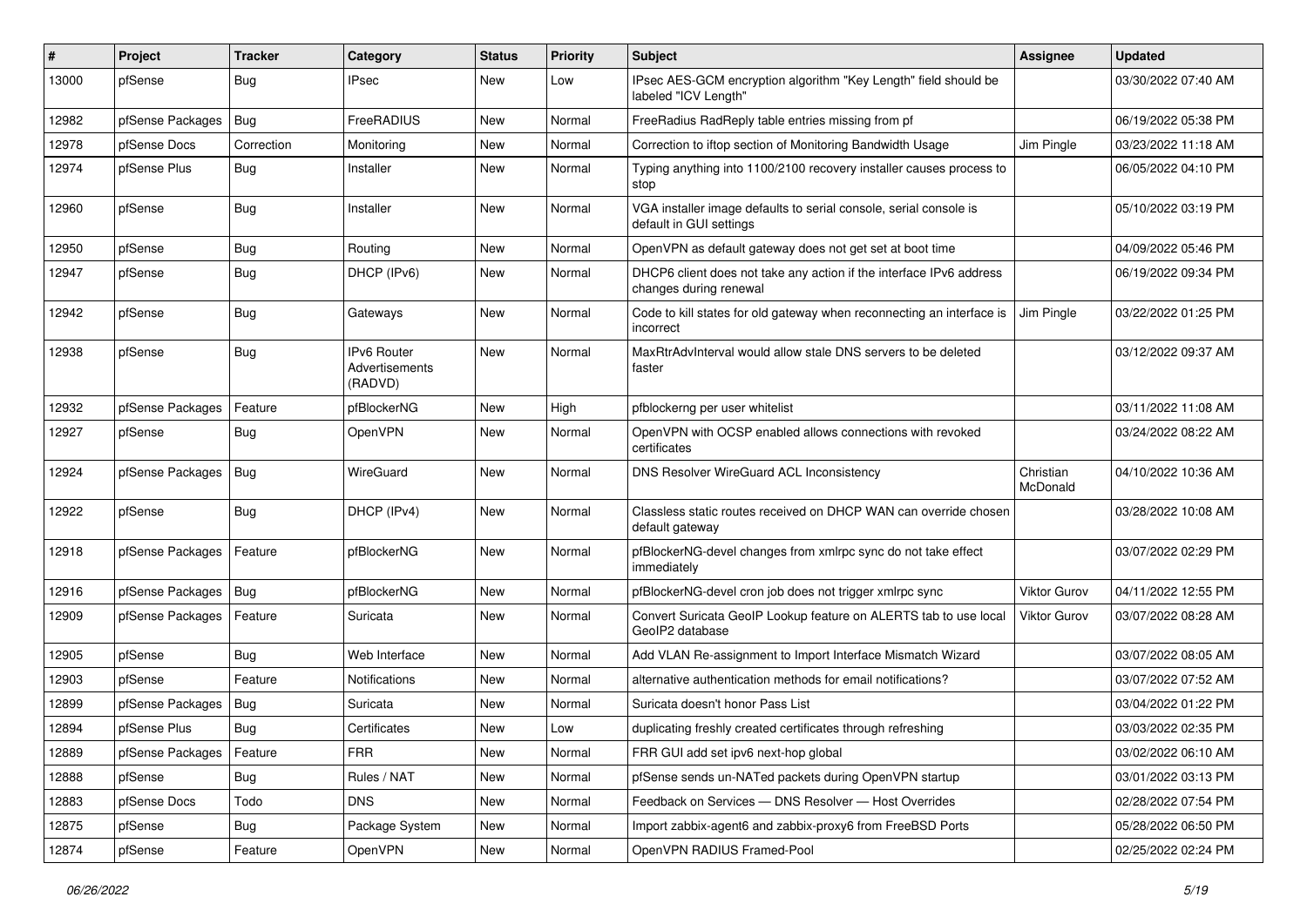| $\sharp$ | Project          | <b>Tracker</b>     | Category                | <b>Status</b> | <b>Priority</b> | <b>Subject</b>                                                                                                | <b>Assignee</b>   | <b>Updated</b>      |
|----------|------------------|--------------------|-------------------------|---------------|-----------------|---------------------------------------------------------------------------------------------------------------|-------------------|---------------------|
| 12863    | pfSense          | Feature            | Authentication          | New           | Very Low        | dynamically tune sha512crypt rounds                                                                           | Jim Pingle        | 03/19/2022 12:53 PM |
| 12861    | pfSense Docs     | Correction         | Hardware                | New           | Normal          | pfSense hardware tuning guide references obsolete interface loader<br>variable & buffer limits                |                   | 02/23/2022 05:31 PM |
| 12860    | pfSense Packages | Feature            | New Package<br>Request  | New           | Normal          | add mmc-utils package to all images                                                                           |                   | 02/24/2022 07:18 AM |
| 12859    | pfSense Packages | Feature            | Zabbix                  | New           | Normal          | Add Zabbix 6.0 LTS (agent and proxy) packages                                                                 |                   | 02/23/2022 07:11 AM |
| 12857    | pfSense          | Bug                | Gateways                | New           | Normal          | Firewall gateway goes away when making changes to Bridge0<br>device                                           |                   | 02/27/2022 11:20 AM |
| 12850    | pfSense          | Bug                | Routing                 | New           | Low             | Console error during boot: ``route: route has not been found``                                                |                   | 02/22/2022 08:27 AM |
| 12849    | pfSense          | Bug                | <b>Operating System</b> | New           | Normal          | pfsync kernel crash on reboot                                                                                 | Mateusz Guzik     | 02/22/2022 02:02 PM |
| 12848    | pfSense          | Feature            | <b>Dynamic DNS</b>      | New           | Normal          | Evaluation of the DynDNS "Result Match" string                                                                |                   | 02/22/2022 02:01 AM |
| 12845    | pfSense Packages | <b>Bug</b>         | softflowd               | New           | Normal          | softflowd wrong vlan tag                                                                                      |                   | 02/21/2022 10:40 AM |
| 12832    | pfSense Plus     | Feature            | Hardware / Drivers      | New           | Very Low        | 6100 configurable Blinking Blue LED                                                                           |                   | 02/22/2022 07:30 AM |
| 12828    | pfSense          | Bug                | <b>Wireless</b>         | New           | Normal          | pfSense keeps crashing (Fatal trap 12: page fault while in kernel<br>mode)                                    |                   | 02/21/2022 07:55 AM |
| 12823    | pfSense          | Bug                | DHCP (IPv6)             | New           | Normal          | Multiple DHCP6 WAN connections PPPoE interface 'defached'<br>status                                           |                   | 02/18/2022 05:39 AM |
| 12822    | pfSense Packages | Bug                | pfBlockerNG             | New           | Normal          | IPv4 Source ASN format not working                                                                            |                   | 02/18/2022 10:47 AM |
| 12813    | pfSense          | Feature            | Installer               | New           | Low             | Recover extra data in the installer                                                                           |                   | 02/17/2022 07:52 AM |
| 12812    | pfSense Packages | Feature            | arpwatch                | New           | Normal          | Would it be helpful if the FreeBSD net-mgmt/arpwatch port had an<br>option to use mail/dma for mail delivery? |                   | 02/16/2022 06:09 PM |
| 12811    | pfSense          | <b>Bug</b>         | Gateway Monitoring      | New           | Normal          | Services are not restarted when PPP interfaces connect                                                        | Jim Pingle        | 05/31/2022 05:34 PM |
| 12806    | pfSense Packages | Todo               | node exporter           | New           | Normal          | Update node exporter to 1.3.1                                                                                 |                   | 02/15/2022 05:26 PM |
| 12805    | pfSense Docs     | <b>New Content</b> | General                 | New           | Very Low        | Add documentation about what triggers a notfication                                                           |                   | 02/15/2022 05:10 PM |
| 12804    | pfSense Docs     | New Content        | General                 | New           | Very Low        | Create Slack documentation                                                                                    |                   | 02/15/2022 04:59 PM |
| 12797    | pfSense          | Bug                | UPnP/NAT-PMP            | New           | Normal          | UPnP+STUN forms invalid outbound NAT rules using the external<br>address discovered from STUN                 |                   | 02/15/2022 01:01 PM |
| 12791    | pfSense Docs     | New Content        | Diagnostics             | New           | Normal          | Diagnostic Information for Support (pfSense)                                                                  |                   | 02/13/2022 08:49 PM |
| 12789    | pfSense Packages | Feature            | <b>ACME</b>             | New           | Very Low        | Show expiration date of certificates in the ACME package list                                                 |                   | 02/14/2022 09:20 AM |
| 12787    | pfSense Docs     | Todo               | <b>IPsec</b>            | New           | Normal          | Feedback on pfSense Configuration Recipes - Routing Internet<br>Traffic Through a Site-to-Site IPsec Tunnel   |                   | 02/11/2022 11:28 PM |
| 12782    | pfSense          | Todo               | Build / Release         | New           | Normal          | Disable compatibility flag                                                                                    | <b>Brad Davis</b> | 05/17/2022 02:33 PM |
| 12774    | pfSense          | <b>Bug</b>         | Backup / Restore        | New           | Normal          | Picture widget image is not saved in backup                                                                   |                   | 04/04/2022 04:48 AM |
| 12770    | pfSense Docs     | Todo               | <b>Firewall Rules</b>   | <b>New</b>    | Normal          | Feedback on Firewall - Configuring firewall rules                                                             |                   | 06/25/2022 03:25 PM |
| 12768    | pfSense          | Feature            | Upgrade                 | New           | Normal          | pfSense-repo: Make sure default config file exists                                                            |                   | 05/17/2022 02:32 PM |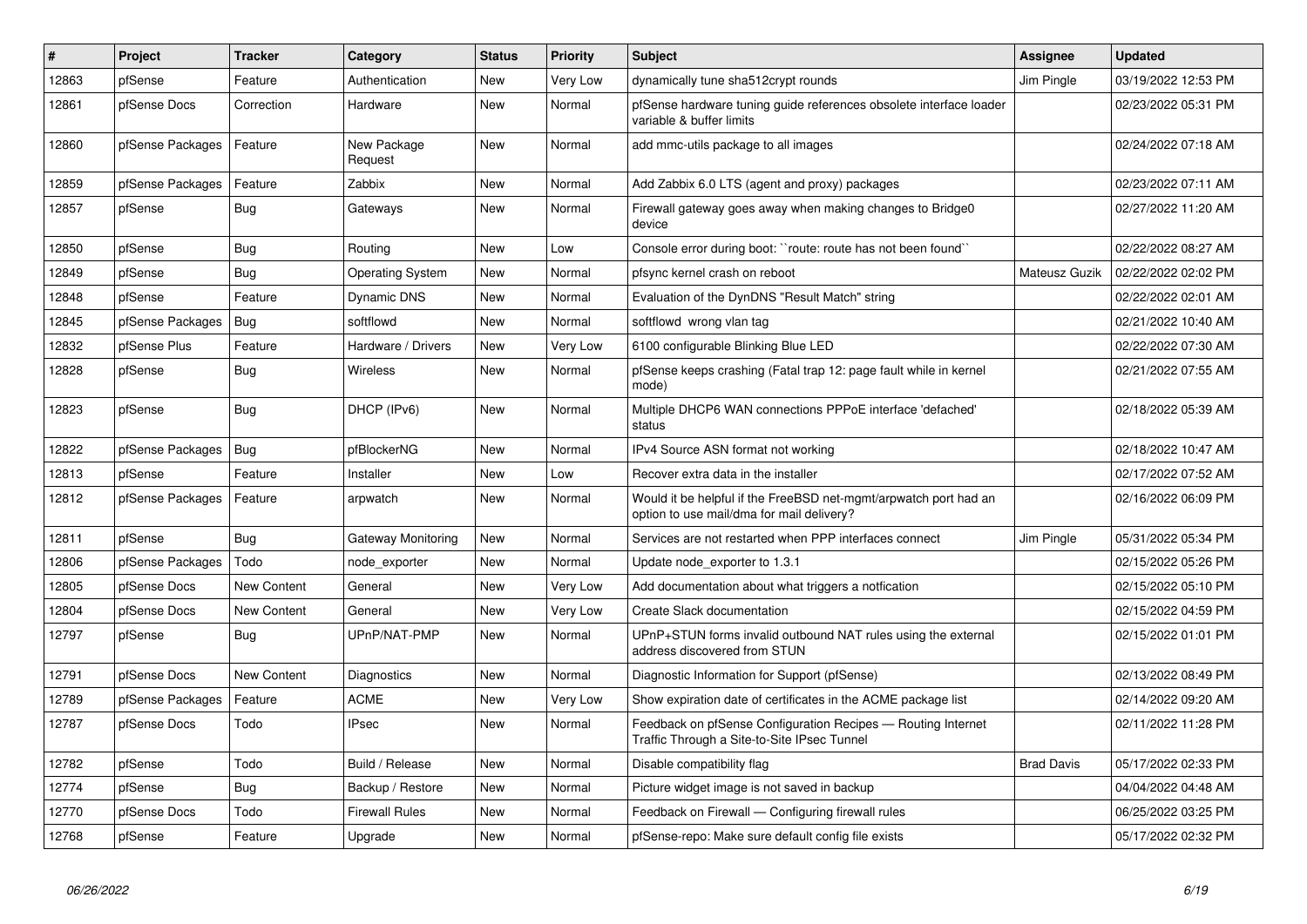| ∦     | Project                | <b>Tracker</b> | Category               | <b>Status</b> | <b>Priority</b> | <b>Subject</b>                                                                                                                      | Assignee              | <b>Updated</b>      |
|-------|------------------------|----------------|------------------------|---------------|-----------------|-------------------------------------------------------------------------------------------------------------------------------------|-----------------------|---------------------|
| 12767 | pfSense Packages       | Bug            | Avahi                  | New           | Normal          | `Package radavahi-daemon does does not exist in current pfSense<br>version and it has been removed"" message on pfSense 2.7 restore |                       | 02/07/2022 11:28 AM |
| 12764 | pfSense                | Bug            | Gateways               | New           | Normal          | VTI gateway status is pending after assigning the VTI interface                                                                     |                       | 02/07/2022 05:41 AM |
| 12762 | pfSense                | <b>Bug</b>     | IPsec                  | New           | Normal          | IPsec keep alive check ignores Child SA Start Action                                                                                | <b>Viktor Gurov</b>   | 02/07/2022 11:21 AM |
| 12760 | pfSense Packages   Bug |                | WireGuard              | New           | Normal          | Link-local addresses disallowed on Wireguard interfaces                                                                             | Christian<br>McDonald | 02/07/2022 03:50 AM |
| 12759 | pfSense Plus           | <b>Bug</b>     | Package System         | New           | Very Low        | Proprietary packages link to non-existant or non-public github pages                                                                |                       | 02/09/2022 10:43 AM |
| 12756 | pfSense Docs           | Todo           | WireGuard              | New           | Normal          | Feedback on pfSense Configuration Recipes - WireGuard Remote<br><b>Access VPN Configuration Example</b>                             | Christian<br>McDonald | 05/31/2022 11:42 AM |
| 12751 | pfSense Packages       | <b>Bug</b>     | <b>FRR</b>             | New           | Normal          | Improve FRR route restoration after gateway events                                                                                  |                       | 02/06/2022 11:07 PM |
| 12748 | pfSense Packages       | Feature        | Suricata               | New           | Normal          | Suricata blocked page timestamp breakout to it's own sortable<br>column                                                             |                       | 02/01/2022 12:06 PM |
| 12747 | pfSense                | Bug            | Logging                | New           | Normal          | System log is filled by sshguard                                                                                                    |                       | 05/03/2022 03:08 AM |
| 12746 | pfSense                | Feature        | Interfaces             | New           | High            | IPoE feature for WAN interface                                                                                                      |                       | 02/01/2022 01:42 AM |
| 12737 | pfSense                | <b>Bug</b>     | Certificates           | New           | Normal          | CApath is not defined by default in curl                                                                                            |                       | 05/17/2022 02:30 PM |
| 12736 | pfSense Packages       | Feature        | pfBlockerNG            | New           | Low             | Allow custom cron intervals                                                                                                         |                       | 01/30/2022 08:55 PM |
| 12732 | pfSense Packages       | Bug            | squidguard             | New           | High            | Squid https filtering squidguard acl target list - erratic behaviour                                                                |                       | 01/26/2022 09:11 AM |
| 12730 | pfSense                | <b>Bug</b>     | <b>Captive Portal</b>  | New           | Normal          | RADIUS accounting does not work if WAN is down                                                                                      |                       | 01/26/2022 05:13 AM |
| 12726 | pfSense                | Bug            | Authentication         | New           | Normal          | LDAP select container button auto populate                                                                                          |                       | 01/25/2022 01:48 PM |
| 12717 | pfSense Packages       | Todo           | Squid                  | New           | Normal          | Squid 5.x Branch                                                                                                                    |                       | 01/25/2022 06:24 PM |
| 12715 | pfSense                | Bug            | Authentication         | New           | Normal          | Long system startup time when LDAP is configured and unavailable<br>during startup.                                                 | Christian<br>McDonald | 01/24/2022 05:50 AM |
| 12711 | pfSense Packages       | Feature        | Telegraf               | New           | Normal          | Add InfluxDB V2 support                                                                                                             |                       | 01/21/2022 02:54 AM |
| 12708 | pfSense                | <b>Bug</b>     | Aliases / Tables       | New           | Normal          | alias with non resolving DNS entry breaks underlying pf table                                                                       |                       | 02/20/2022 06:13 PM |
| 12679 | pfSense                | Feature        | Interfaces             | New           | Normal          | Remind user to update DHCPv6 range when changing interface<br>IPv6 prefix                                                           |                       | 01/12/2022 07:36 AM |
| 12676 | pfSense                | Feature        | Rules / NAT            | New           | Normal          | Add the Tagged option on the Port Forward rules edit page                                                                           |                       | 01/11/2022 05:52 AM |
| 12670 | pfSense Packages   Bug |                | <b>ACME</b>            | New           | Normal          | ACME package writes credentials to system log                                                                                       | Viktor Gurov          | 03/07/2022 10:58 AM |
| 12667 | pfSense Packages       | Bug            | WireGuard              | New           | Normal          | Firewall Crashed After Upgrading Wireguard                                                                                          |                       | 01/07/2022 09:18 AM |
| 12665 | pfSense                | Feature        | Rules / NAT            | New           | Normal          | Ability to add custom pf rules from the GUI                                                                                         |                       | 01/07/2022 09:30 AM |
| 12659 | pfSense Docs           | Todo           | Hardware               | New           | Normal          | Feedback on Hardware - Hardware Tuning and Troubleshooting -<br>Flow Control for ix                                                 |                       | 01/16/2022 10:22 AM |
| 12658 | pfSense Packages       | Feature        | darkstat               | New           | Normal          | Adding prometheus metrics to darkstat                                                                                               |                       | 05/27/2022 09:44 PM |
| 12656 | pfSense Packages       | Feature        | New Package<br>Request | New           | Normal          | <b>NextDNS</b>                                                                                                                      |                       | 01/31/2022 01:50 AM |
| 12655 | pfSense Packages   Bug |                | Telegraf               | New           | Normal          | telegraf, wireguard plugin failing                                                                                                  |                       | 12/30/2021 05:51 PM |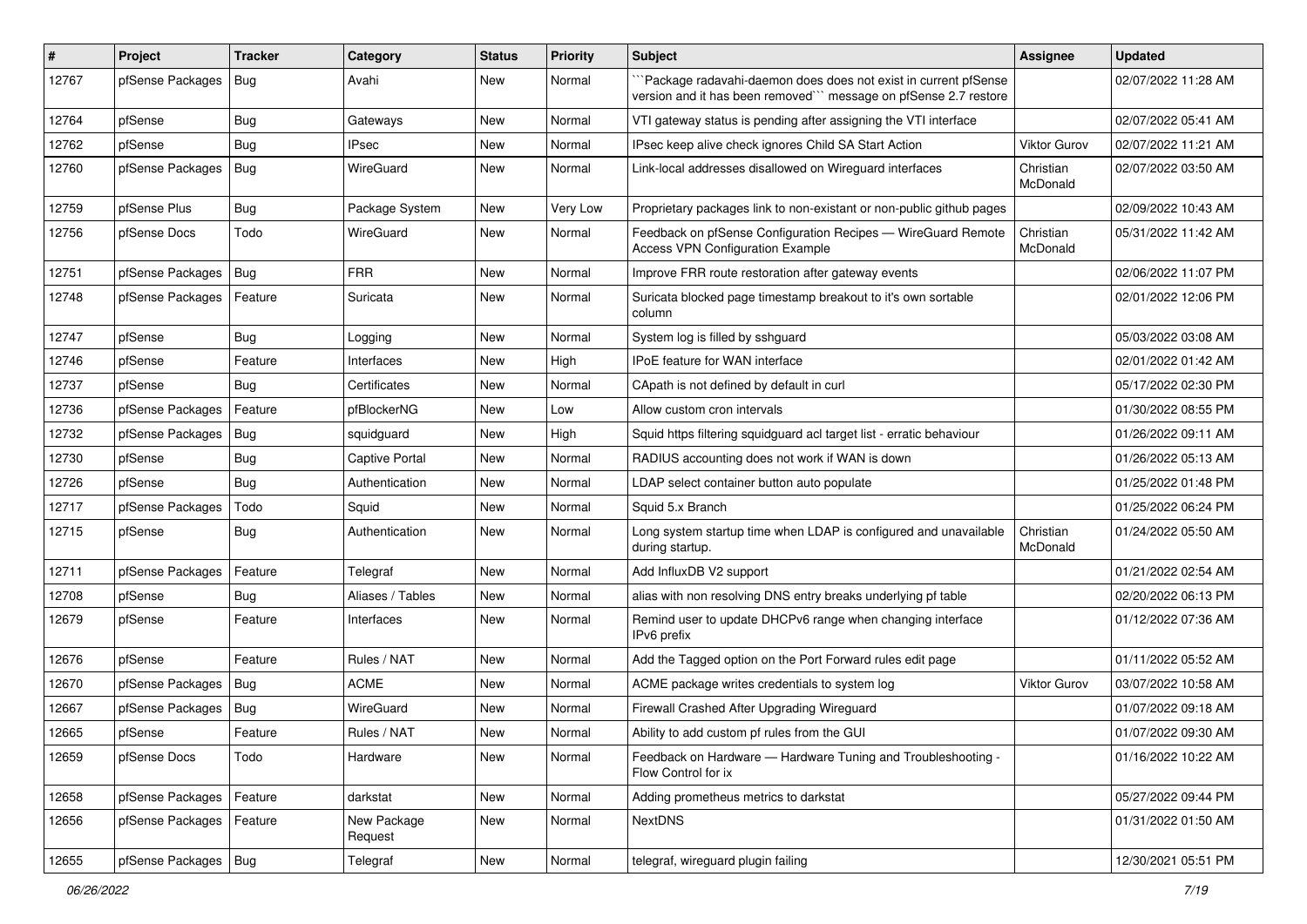| #     | Project          | <b>Tracker</b>     | Category                | <b>Status</b> | <b>Priority</b> | <b>Subject</b>                                                                                                         | <b>Assignee</b>       | <b>Updated</b>      |
|-------|------------------|--------------------|-------------------------|---------------|-----------------|------------------------------------------------------------------------------------------------------------------------|-----------------------|---------------------|
| 12648 | pfSense          | <b>Bug</b>         | <b>Captive Portal</b>   | <b>New</b>    | Normal          | Undocumented variables 'listenporthttp' and 'listenporthttps'                                                          |                       | 12/28/2021 10:44 AM |
| 12632 | pfSense          | Bug                | Gateways                | New           | High            | Assigning a /30 WAN IP address at the console does not save the<br>gateway correctly                                   |                       | 05/17/2022 02:28 PM |
| 12625 | pfSense          | Feature            | Logging                 | <b>New</b>    | Normal          | Granular logging options for default firewall rules.                                                                   |                       | 12/21/2021 06:39 PM |
| 12623 | pfSense Packages | <b>Bug</b>         | <b>ACME</b>             | <b>New</b>    | Normal          | acme.sh package   DNS-ISPConfig settings                                                                               | Viktor Gurov          | 03/10/2022 03:42 PM |
| 12612 | pfSense          | Bug                | <b>DNS Resolver</b>     | New           | Normal          | DNS Resolver is restarted during every "rc.newwanip" event                                                             |                       | 06/03/2022 07:13 AM |
| 12608 | pfSense Packages | Bug                | WireGuard               | New           | High            | WireGuard tunnels monitored by dpinger causing system to stop<br>routing completely in certain situations              | Christian<br>McDonald | 12/16/2021 03:14 PM |
| 12607 | pfSense Plus     | Bug                | Hardware / Drivers      | New           | High            | Instability with Snort Inline with AWS Instances                                                                       |                       | 01/10/2022 09:03 PM |
| 12602 | pfSense          | Feature            | Dynamic DNS             | New           | Normal          | DHCPv6 should allow DDNS Client updates for hosts                                                                      |                       | 12/15/2021 11:00 AM |
| 12600 | pfSense          | Feature            | Aliases / Tables        | New           | Normal          | allow custom mask for a network alias created from a FQDN                                                              |                       | 12/15/2021 10:50 AM |
| 12597 | pfSense Docs     | New Content        | Hardware                | <b>New</b>    | Normal          | How to reset IPMI settings and password for Netgate appliances                                                         |                       | 05/07/2022 12:33 PM |
| 12581 | pfSense          | Regression         | DHCP (IPv6)             | New           | Normal          | CARP IPv6 assigned address does not get advertised to endpoints<br>with RADV                                           |                       | 12/16/2021 02:34 PM |
| 12573 | pfSense Packages | Feature            | New Package<br>Request  | New           | Normal          | Dashboard widget with external connection map                                                                          | aleksei<br>prokofiev  | 12/07/2021 07:38 AM |
| 12570 | pfSense Docs     | Correction         | General                 | New           | Normal          | Active appliance list missing 6100                                                                                     |                       | 12/06/2021 11:41 AM |
| 12565 | pfSense Docs     | <b>New Content</b> | OpenVPN                 | New           | Normal          | Document new "Duplicate Connection Limit" option on OpenVPN<br>server instances                                        | Jim Pingle            | 12/06/2021 08:07 AM |
| 12564 | pfSense          | Feature            | Aliases / Tables        | New           | Low             | add column to show that an Alias is in use by or not                                                                   |                       | 12/04/2021 07:25 PM |
| 12563 | pfSense          | <b>Bug</b>         | OpenVPN                 | New           | Normal          | OpenVPN server doesn't support Framed-IPv6-Address RADIUS<br>attribute                                                 |                       | 12/03/2021 11:19 AM |
| 12553 | pfSense          | Feature            | Backup / Restore        | New           | Normal          | Auto Config Backup: Allow selecting multiple backups for deletion                                                      |                       | 02/22/2022 04:27 AM |
| 12552 | pfSense          | <b>Bug</b>         | OpenVPN                 | New           | Normal          | 'Pull DNS" option within OpenVPN client does not cause pfSense to<br>use DNS servers assigned by remote OpenVPN server |                       | 12/08/2021 08:45 AM |
| 12551 | pfSense          | Feature            | <b>DNS Resolver</b>     | New           | Low             | Add ability to set DNS resolver search domain list                                                                     |                       | 12/01/2021 11:18 AM |
| 12549 | pfSense          | Regression         | IPsec                   | New           | Normal          | Per-user Mobile IPsec settings are not applied to connecting mobile<br>clients                                         | Jim Pingle            | 04/26/2022 07:50 AM |
| 12546 | pfSense Plus     | Feature            | Authentication          | New           | Normal          | Add 2FA Support to pfSense Plus Local Database Authentication                                                          |                       | 06/25/2022 05:30 PM |
| 12544 | pfSense          | <b>Bug</b>         | <b>Operating System</b> | New           | Normal          | OpenSSH vulnerabilities                                                                                                |                       | 06/25/2022 05:47 PM |
| 12542 | pfSense          | <b>Bug</b>         | Virtual IP Addresses    | New           | Normal          | Cannot assign a same IPv6 Link-Local address to different<br>interfaces                                                |                       | 11/25/2021 01:41 AM |
| 12539 | pfSense          | Bug                | Interfaces              | New           | Low             | Changing VLAN ID for LAN interface in assignments silently fails.                                                      |                       | 11/23/2021 04:12 AM |
| 12538 | pfSense Packages | <b>Bug</b>         | <b>PIMD</b>             | New           | Normal          | PIMD sub-interface bug                                                                                                 |                       | 11/20/2021 09:44 PM |
| 12535 | pfSense          | Documentation      | Routing                 | <b>New</b>    | Normal          | Negate Rules function does not match the description                                                                   |                       | 11/19/2021 02:03 PM |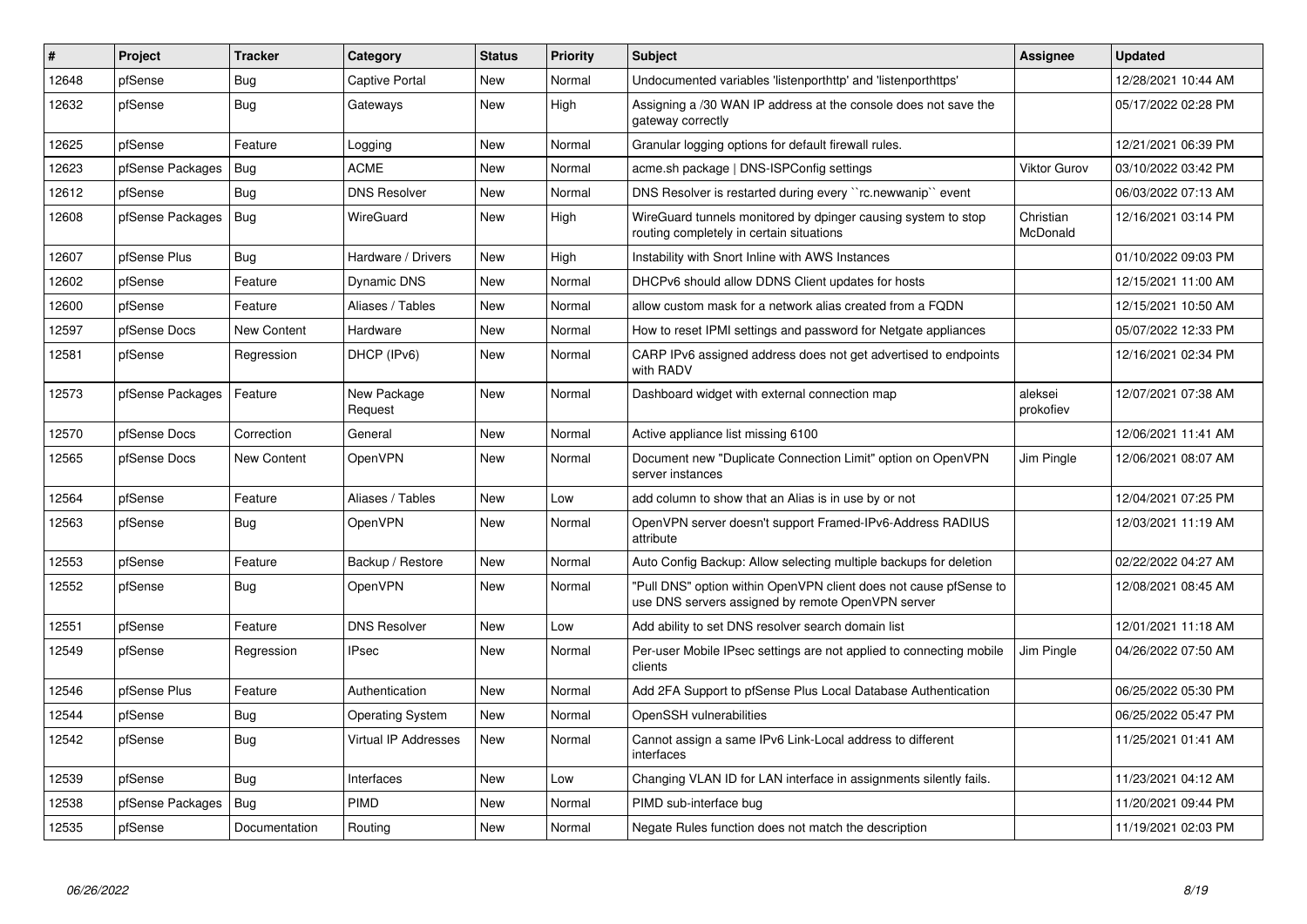| $\vert$ # | Project          | <b>Tracker</b> | Category                 | <b>Status</b> | <b>Priority</b> | <b>Subject</b>                                                                                                                   | Assignee              | <b>Updated</b>      |
|-----------|------------------|----------------|--------------------------|---------------|-----------------|----------------------------------------------------------------------------------------------------------------------------------|-----------------------|---------------------|
| 12534     | pfSense Plus     | Feature        | Hardware / Drivers       | New           | Normal          | Generate a ISO Image for Remote Restore of pfSense Plus on the<br>XG-1537 and 1541 units with IPMI                               |                       | 05/30/2022 10:28 AM |
| 12526     | pfSense Packages | Feature        | WireGuard                | New           | Normal          | <b>WireGuard Widget</b>                                                                                                          | Christian<br>McDonald | 11/17/2021 07:15 AM |
| 12525     | pfSense Packages | Feature        | WireGuard                | New           | Normal          | WireGuard Tunnel restore configuration                                                                                           | Christian<br>McDonald | 11/17/2021 07:15 AM |
| 12524     | pfSense Plus     | Feature        | <b>Operating System</b>  | New           | Normal          | OpenSSL QAT Engine                                                                                                               |                       | 04/10/2022 02:54 AM |
| 12522     | pfSense          | Feature        | OpenVPN                  | New           | Very Low        | More flexible Client-Specific Override options for controlling options<br>pushed to clients                                      |                       | 04/11/2022 03:11 PM |
| 12521     | pfSense          | Feature        | <b>Operating System</b>  | New           | Very Low        | Add the BBR2, QUIC, RACK Congestion Control (CC) protocols                                                                       |                       | 11/15/2021 07:40 AM |
| 12520     | pfSense Packages | Feature        | Squid                    | New           | High            | [Squid] - Allow or Deny Mappings from IP/Host/GeoIP sources                                                                      |                       | 11/12/2021 02:13 PM |
| 12519     | pfSense          | Bug            | Authentication           | New           | Normal          | Fail authentication using special character in password via the LDAP<br>connector                                                |                       | 11/12/2021 07:39 AM |
| 12513     | pfSense Packages | Feature        | WireGuard                | New           | Normal          | WireGuard Utilization Status (Beyond Active Connection)                                                                          | Christian<br>McDonald | 12/22/2021 08:40 PM |
| 12509     | pfSense          | Bug            | OpenVPN                  | New           | Normal          | Deffered authentication does not work with auth-gen-token<br>external-auth or pusk "auth-token"                                  |                       | 11/08/2021 04:01 AM |
| 12508     | pfSense          | <b>Bug</b>     | <b>DHCP Relay</b>        | New           | Normal          | DHCP Relay over VPN                                                                                                              |                       | 11/06/2021 11:25 AM |
| 12504     | pfSense          | Bug            | Interfaces               | New           | Normal          | BCM57412 NetXtreme-E 10Gb RDMA Ethernet controller issue                                                                         |                       | 11/05/2021 04:51 AM |
| 12502     | pfSense Packages | Feature        | syslog-ng                | New           | Normal          | Syslog-ng Configuration Library (scl) missing                                                                                    |                       | 11/02/2021 06:06 PM |
| 12491     | pfSense Packages | Feature        | squidguard               | New           | Normal          | squidguard: allow multiple regex                                                                                                 |                       | 10/28/2021 03:30 PM |
| 12483     | pfSense          | <b>Bug</b>     | Configuration<br>Backend | New           | Normal          | GUI creates inconsistent config.xml                                                                                              |                       | 10/23/2021 06:48 AM |
| 12473     | pfSense          | Feature        | <b>IPsec</b>             | New           | Normal          | Allow user adjustment of IPsec Keep Alive periodic checks                                                                        |                       | 12/22/2021 05:59 AM |
| 12467     | pfSense          | <b>Bug</b>     | <b>Captive Portal</b>    | New           | Normal          | CP error on client disconnect after reboot                                                                                       |                       | 10/17/2021 05:35 AM |
| 12466     | pfSense          | Feature        | OpenVPN                  | New           | Very Low        | Option to Disable Renegotiation timer in OpenVPN Server                                                                          |                       | 06/25/2022 05:03 PM |
| 12465     | pfSense Packages | Feature        | haproxy                  | New           | Normal          | Add forwardfor advanced usecases                                                                                                 |                       | 10/16/2021 07:35 PM |
| 12461     | pfSense Docs     | Todo           | Hardware                 | New           | Normal          | Improve macOS Serial Command Instructions                                                                                        |                       | 10/15/2021 03:47 PM |
| 12459     | pfSense          | Todo           | Virtual IP Addresses     | New           | Normal          | Add IP Alias subnet input validation                                                                                             |                       | 10/15/2021 09:35 AM |
| 12458     | pfSense          | Feature        | Authentication           | New           | Normal          | Use "unixHomeDirectory" instead of "homeDirectory" when LDAP<br>authentication server is Active Directory                        |                       | 10/15/2021 08:18 AM |
| 12457     | pfSense Docs     | Todo           | Packages                 | New           | Very Low        | Add UPS Configuration Recipes for apcupsd and nut UPS Packages<br>with Common Brand Units                                        |                       | 10/18/2021 08:37 AM |
| 12451     | pfSense          | Bug            | Virtual IP Addresses     | New           | Normal          | deleteVIP() does not check RFC2136 Update Source                                                                                 |                       | 10/13/2021 10:06 AM |
| 12444     | pfSense Packages | Bug            | ntop                     | New           | Normal          | ntopng throws errors when viewing single host                                                                                    |                       | 10/11/2021 12:39 PM |
| 12436     | pfSense          | <b>Bug</b>     | PPPoE Server             | New           | Normal          | Pppoe server config gui does not allow setting of chap<br>authentication, and sets the network start address for allocation to 0 |                       | 10/21/2021 08:15 AM |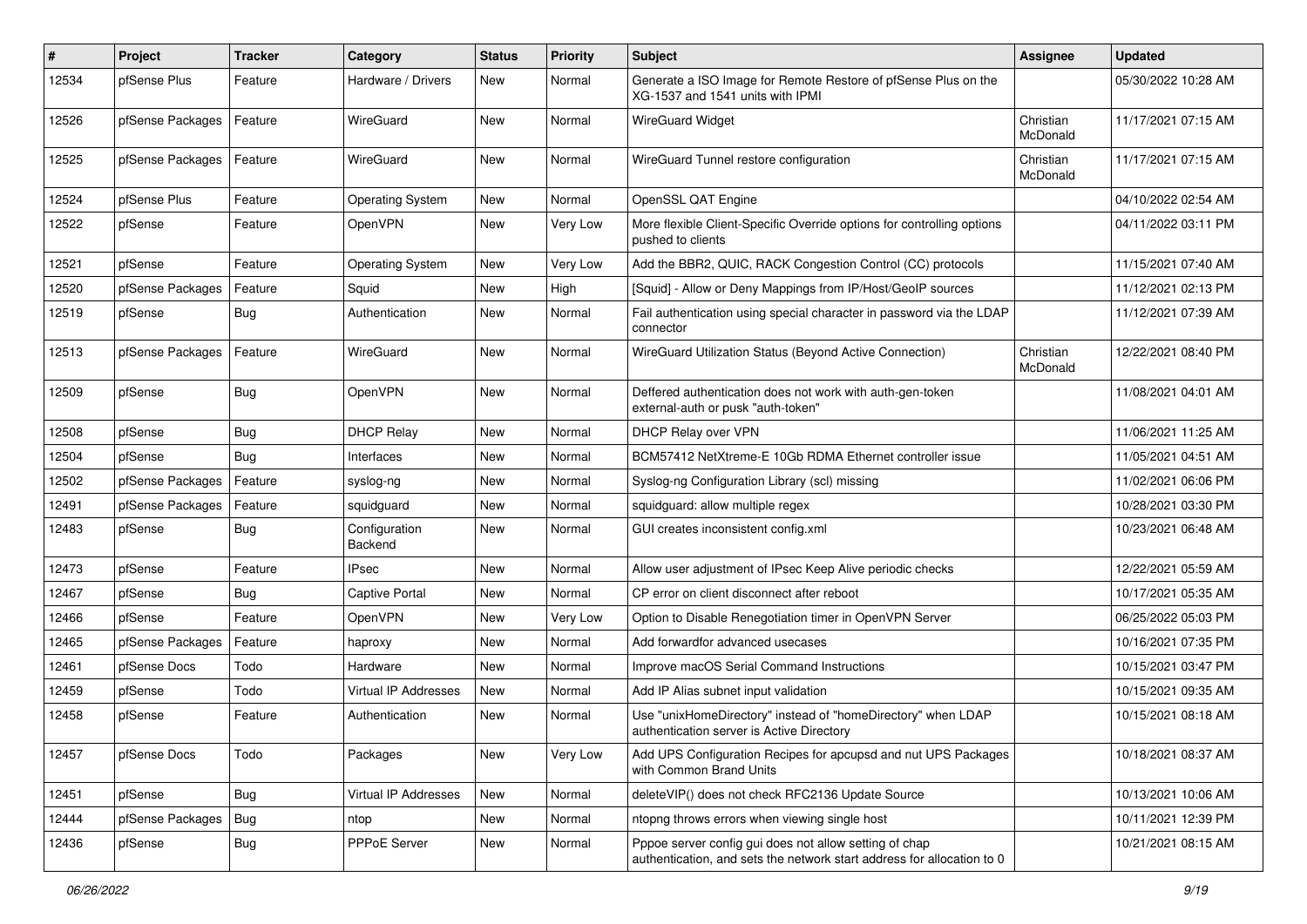| ∦     | Project                    | <b>Tracker</b> | Category                 | <b>Status</b> | Priority | <b>Subject</b>                                                                                                  | Assignee     | <b>Updated</b>      |
|-------|----------------------------|----------------|--------------------------|---------------|----------|-----------------------------------------------------------------------------------------------------------------|--------------|---------------------|
| 12427 | pfSense Packages           | Todo           | haproxy                  | New           | Normal   | ha-proxy: action order in the GUI is not keeped in the resulting<br>ha-proxy configuration                      |              | 10/06/2021 07:02 AM |
| 12421 | pfSense                    | Bug            | Rules / NAT              | New           | Normal   | IPV6 limiter bug                                                                                                |              | 10/02/2021 08:44 AM |
| 12411 | pfSense Docs               | Todo           | <b>High Availability</b> | New           | Normal   | Feedback on High Availability - pfSense XML-RPC Config Sync<br>Overview                                         |              | 09/29/2021 10:39 AM |
| 12402 | pfSense Docs               | Todo           | Configuration            | New           | Normal   | Feedback on Configuration - Advanced Configuration Options -<br>Notifications                                   |              | 09/24/2021 12:46 AM |
| 12401 | pfSense                    | Bug            | <b>Traffic Graphs</b>    | New           | Normal   | Traffic graphs with untagged and tagged VLAN on same interface                                                  |              | 09/23/2021 09:18 PM |
| 12400 | pfSense Docs               | Correction     | <b>NAT</b>               | New           | Normal   | NAT 1:1 documentation - multi-wan information                                                                   |              | 03/13/2022 12:53 PM |
| 12395 | pfSense Docs               | Todo           | Packages                 | New           | Normal   | Feedback on Packages - FRR Package - Border Gateway<br>Protocol - BGP Required Information                      |              | 09/21/2021 04:32 PM |
| 12393 | pfSense                    | Bug            | Traffic Shaper (ALTQ)    | <b>New</b>    | Low      | Priority of gOthersLow higher than default queues                                                               |              | 09/21/2021 02:48 PM |
| 12382 | pfSense                    | Regression     | OpenVPN                  | New           | Normal   | Certificate Depth checking creates OpenVPN micro-outages every<br>time a user authenticates after 2.5.2 upgrade |              | 01/17/2022 04:17 AM |
| 12370 | pfSense                    | Feature        | Rules / NAT              | New           | Low      | Add limiters to Queue column on firewall rule list                                                              |              | 09/14/2021 07:37 AM |
| 12369 | pfSense Packages           | Feature        | Mail report              | New           | Low      | Skip If No Content issue                                                                                        |              | 09/14/2021 06:40 AM |
| 12367 | pfSense                    | Todo           | Installer                | New           | Normal   | ZFS: Do not show memstick disk on target list                                                                   |              | 09/13/2021 07:37 AM |
| 12358 | pfSense Packages           | Feature        | pfBlockerNG              | New           | Normal   | IP List Copy/Import/Export                                                                                      |              | 09/09/2021 01:56 PM |
| 12357 | pfSense                    | <b>Bug</b>     | Captive Portal           | New           | Normal   | Captive Portal popup Logout button loads full login page in popup<br>when clicked                               |              | 10/27/2021 12:10 PM |
| 12343 | pfSense                    | Feature        | <b>Diagnostics</b>       | New           | Low      | Real time traffic monitoring                                                                                    |              | 09/06/2021 01:26 PM |
| 12338 | pfSense Packages           | Bug            | <b>RRD Summary</b>       | New           | Normal   | RRD Summary does not report data on 3100                                                                        |              | 04/15/2022 02:54 PM |
| 12335 | pfSense                    | <b>Bug</b>     | <b>IPsec</b>             | New           | Normal   | IPsec DNS inefficiency                                                                                          | Jim Pingle   | 04/26/2022 07:50 AM |
| 12329 | pfSense Packages           | Feature        | Avahi                    | New           | Normal   | Add optional floating firewall rules for IPv4 and IPv6                                                          |              | 02/09/2022 04:43 PM |
| 12308 | pfSense Packages           | Feature        | New Package<br>Request   | New           | Normal   | Dynamicaly Update Firewall Aliases from OpenVPN LDAP Group<br>membership of the connected user                  |              | 08/27/2021 12:51 AM |
| 12300 | pfSense                    | Feature        | Hardware / Drivers       | New           | Normal   | Add Aquantia Atlantic driver to pfsense                                                                         |              | 09/14/2021 06:49 AM |
| 12286 | pfSense Packages           | <b>Bug</b>     | FreeRADIUS               | New           | Normal   | Add support for ntlm_auth in LDAP                                                                               |              | 08/20/2021 08:27 AM |
| 12283 | pfSense                    | Bug            | Authentication           | New           | Normal   | LDAP/RADIUS authentication servers configuration does not allow<br>source IP address to be specified            |              | 08/20/2021 01:15 AM |
| 12281 | pfSense Packages   Feature |                | Nut                      | New           | Normal   | Add support for Telegram/Pushover notifications                                                                 | Viktor Gurov | 01/24/2022 07:25 AM |
| 12268 | pfSense Docs               | Todo           | <b>Firewall Rules</b>    | New           | Normal   | Feedback on Firewall - Aliases                                                                                  |              | 08/17/2021 12:55 AM |
| 12260 | pfSense Packages   Bug     |                | ntop                     | New           | Normal   | Update popup and version missmatch?                                                                             |              | 01/08/2022 05:53 AM |
| 12259 | pfSense                    | Bug            | <b>Operating System</b>  | New           | Normal   | Intel em NICs Suffering Performance Degradation on FreeBSD12                                                    |              | 02/25/2022 09:28 PM |
| 12249 | pfSense                    | <b>Bug</b>     | Backup / Restore         | New           | Normal   | HAProxy causing failed ACB backups                                                                              |              | 11/15/2021 11:58 PM |
| 12248 | pfSense                    | Feature        | Package System           | New           | Low      | Package Update Availability Notification                                                                        |              | 11/28/2021 10:02 AM |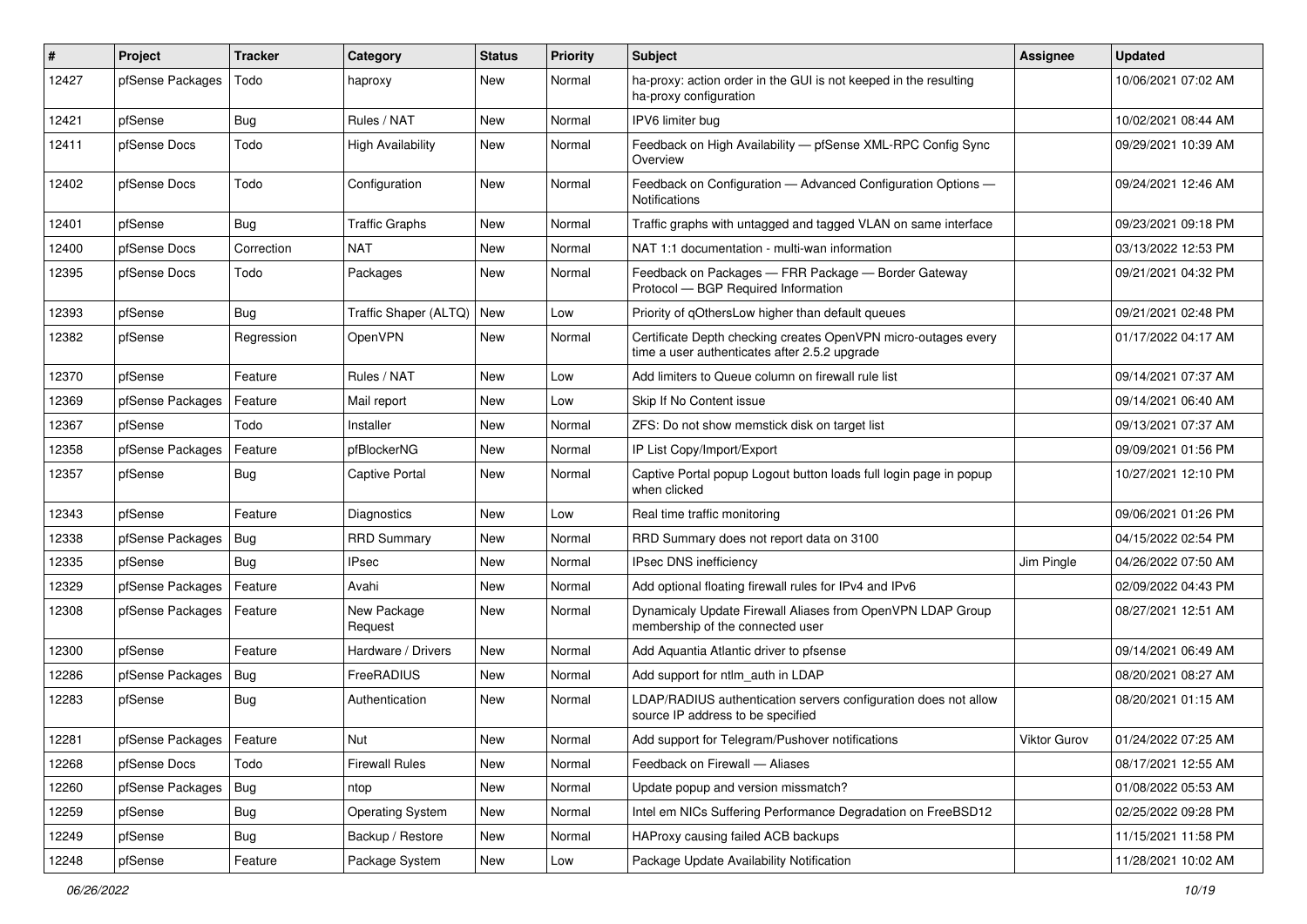| #     | <b>Project</b>         | <b>Tracker</b> | Category                 | <b>Status</b> | Priority | <b>Subject</b>                                                                                | <b>Assignee</b> | <b>Updated</b>      |
|-------|------------------------|----------------|--------------------------|---------------|----------|-----------------------------------------------------------------------------------------------|-----------------|---------------------|
| 12243 | pfSense                | Todo           | Package System           | New           | Normal   | Implement "plugin_interfaces()"                                                               |                 | 02/07/2022 03:50 AM |
| 12237 | pfSense Docs           | Todo           | Hardware                 | New           | Normal   | Feedback on Hardware - Hardware Tuning and Troubleshooting                                    |                 | 08/10/2021 03:13 AM |
| 12214 | pfSense Docs           | Todo           | General                  | New           | Low      | Connect to WebGui.                                                                            |                 | 08/05/2021 04:39 AM |
| 12190 | pfSense                | Feature        | Rules / NAT              | New           | Normal   | Add ability to reference ipv6 prefix in firewall rules and aliases                            |                 | 08/05/2021 01:47 PM |
| 12188 | pfSense Packages       | Bug            | OpenVPN Client<br>Export | New           | Normal   | client export breaks multi remote configurations                                              |                 | 10/02/2021 05:58 PM |
| 12183 | pfSense                | Regression     | Interfaces               | New           | Low      | Changing MAC address for PPP parent interface stopped working                                 |                 | 04/20/2022 04:16 PM |
| 12179 | pfSense Packages       | Feature        | gemu-guest-agent         | New           | Normal   | QEMU package                                                                                  |                 | 07/30/2021 08:02 AM |
| 12178 | pfSense Packages   Bug |                | WireGuard                | New           | Low      | WireGuard always shows 'Configuring WireGuard tunnelsdone.'<br>message on boot                |                 | 07/30/2021 06:58 AM |
| 12162 | pfSense Docs           | Todo           | Products                 | New           | Normal   | Add "usb reset" as possible solution for non-booting flash drives on<br>the SG-1100           |                 | 10/07/2021 02:19 PM |
| 12139 | pfSense                | Feature        | <b>DNS Forwarder</b>     | New           | Normal   | Add support in for specifying a DNSMASQ configuration file                                    |                 | 07/16/2021 09:45 PM |
| 12130 | pfSense Packages       | <b>Bug</b>     | Zeek                     | New           | Normal   | Zeek fails to start                                                                           |                 | 07/15/2021 02:00 AM |
| 12126 | pfSense Packages       | Bug            | FreeRADIUS               | New           | Normal   | freeradius3 0.15.7 31                                                                         |                 | 10/11/2021 08:21 AM |
| 12122 | pfSense                | Bug            | Web Interface            | New           | Normal   | Perform greedy actions asychronously                                                          |                 | 07/10/2021 01:10 PM |
| 12121 | pfSense                | Feature        | OpenVPN                  | New           | Normal   | Wider "local network(s)" fields in OpenVPN server configuration                               |                 | 07/19/2021 07:37 AM |
| 12120 | pfSense                | Feature        | <b>DHCP Relay</b>        | <b>New</b>    | Normal   | Permit several sets of destination DHCP servers in DHCP relay                                 |                 | 07/11/2021 05:41 PM |
| 12098 | pfSense Docs           | Correction     | Configuration            | New           | Normal   | Feedback on pfSense Configuration Recipes - Accessing a<br>CPE/Modem from Inside the Firewall |                 | 07/02/2021 02:30 AM |
| 12097 | pfSense Packages       | Feature        | pfBlockerNG              | <b>New</b>    | Normal   | Add dnsbl and geoip logs to system log                                                        |                 | 07/06/2021 01:25 PM |
| 12095 | pfSense                | Bug            | Authentication           | New           | Normal   | Memory leak in pcscd                                                                          |                 | 06/01/2022 01:01 PM |
| 12091 | pfSense                | Feature        | Authentication           | <b>New</b>    | Normal   | RFE: Add support for sssd authentication                                                      |                 | 12/10/2021 04:55 PM |
| 12084 | pfSense Packages       | Bug            | <b>FRR</b>               | New           | Normal   | libfrr.so.0 error on SG-1100                                                                  |                 | 06/26/2021 08:22 AM |
| 12079 | pfSense                | <b>Bug</b>     | <b>IGMP Proxy</b>        | New           | Normal   | IGMPProxy: kernel panic, Sleeping thread owns a non-sleepable<br>lock                         | Mateusz Guzik   | 05/10/2022 03:14 PM |
| 12077 | pfSense                | Feature        | Gateways                 | <b>New</b>    | Normal   | Allow stick-connections per gateway group                                                     |                 | 06/24/2021 08:45 AM |
| 12070 | pfSense                | <b>Bug</b>     | DHCP (IPv4)              | New           | Low      | VLAN0 for WAN DHCP                                                                            |                 | 12/23/2021 04:31 PM |
| 12067 | pfSense                | Bug            | DHCP (IPv4)              | New           | Very Low | <b>DHCP Monitoring Statistics Error</b>                                                       |                 | 06/21/2021 08:39 AM |
| 12066 | pfSense                | Feature        | <b>Operating System</b>  | New           | Very Low | Include man and man pages for all core programs and packages                                  |                 | 06/21/2021 07:44 AM |
| 12063 | pfSense Docs           | Todo           | Dynamic DNS              | New           | Normal   | Feedback on Services — Dynamic DNS — Configuring RFC 2136<br>Dynamic DNS updates              |                 | 06/18/2021 06:24 PM |
| 12056 | pfSense                | <b>Bug</b>     | Logging                  | New           | Normal   | Filterlog says "Unknown Option %u"                                                            |                 | 06/18/2021 05:51 AM |
| 12033 | pfSense Packages   Bug |                | pfBlockerNG              | New           | Normal   | maxmindb and sqlite3 modules not found                                                        |                 | 10/01/2021 04:42 AM |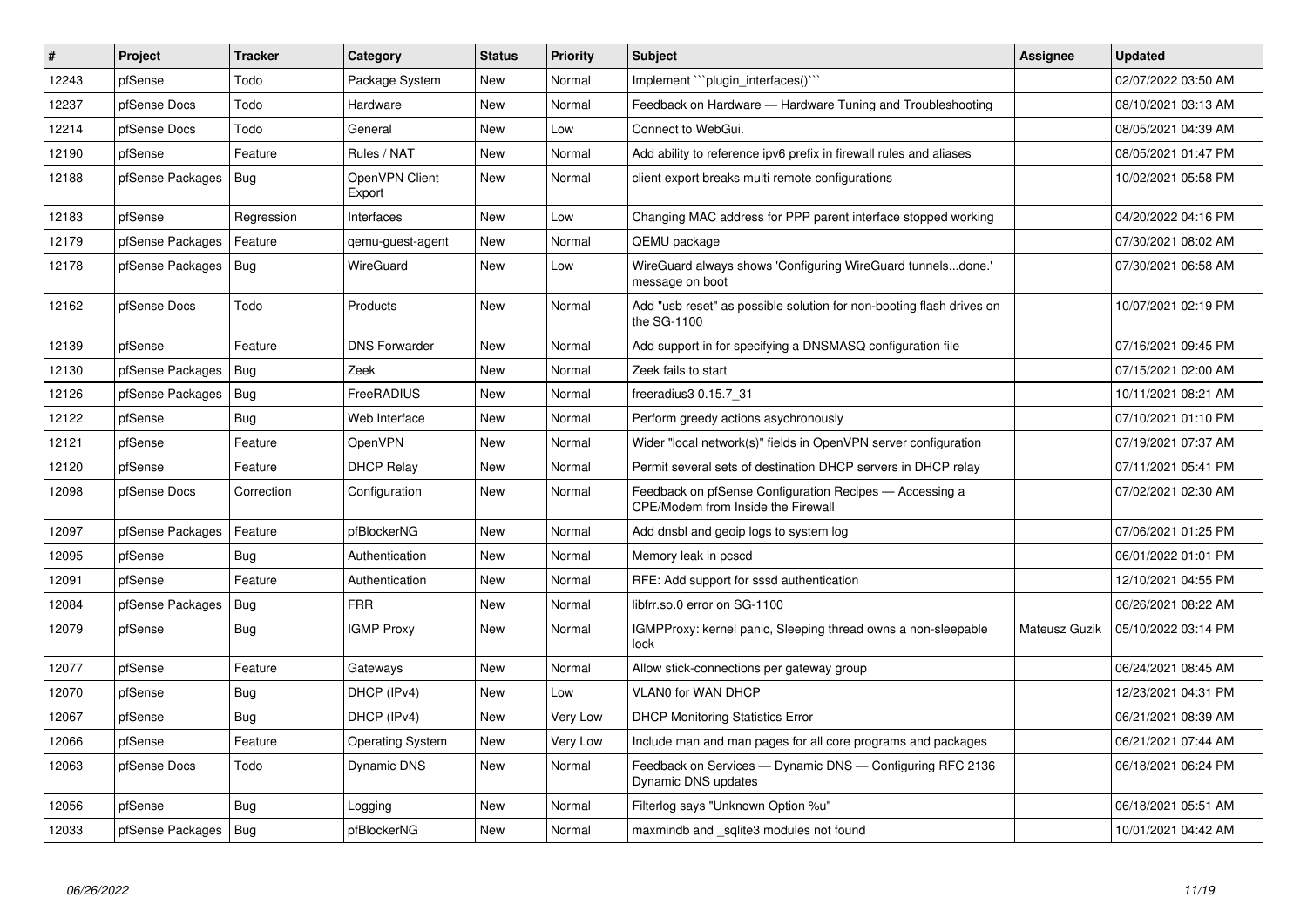| #     | Project                | <b>Tracker</b> | Category               | <b>Status</b> | <b>Priority</b> | <b>Subject</b>                                                                                 | <b>Assignee</b> | <b>Updated</b>      |
|-------|------------------------|----------------|------------------------|---------------|-----------------|------------------------------------------------------------------------------------------------|-----------------|---------------------|
| 12025 | pfSense                | Todo           | Web Interface          | New           | Very Low        | Add 1:1 Validation to Notify Someone They are 1:1 NAT'ing an<br>Interface Address              |                 | 06/11/2021 10:05 AM |
| 12013 | pfSense                | Bug            | Logging                | New           | Low             | Reading log data is inefficient in certain cases                                               |                 | 06/08/2021 07:35 AM |
| 12009 | pfSense Packages       | Bug            | Zabbix                 | New           | Normal          | Zabbix Agent starts twice by /etc/rc.start_packages                                            |                 | 06/08/2021 01:35 AM |
| 11997 | pfSense Packages       | Bug            | IPsec Profile Wizard   | New           | Normal          | Add Support for Android Strongswan Profiles in the Profile Wizard                              | Jim Pingle      | 07/10/2021 07:51 PM |
| 11974 | pfSense                | Feature        | <b>XMLRPC</b>          | New           | Normal          | XMLRPC synchronization for igmmproxy settings                                                  |                 | 05/29/2021 03:58 PM |
| 11970 | pfSense Packages       | <b>Bug</b>     | Coreboot               | New           | Normal          | Netgate Firmware Upgrade Doesn't Work on XG-2758                                               |                 | 04/21/2022 12:39 PM |
| 11963 | pfSense Packages       | Feature        | <b>FRR</b>             | New           | Normal          | Dynamically change OSPF interface costs on selected interfaces on<br><b>CARP</b> event         |                 | 05/26/2021 04:13 AM |
| 11956 | pfSense                | Feature        | Web Interface          | New           | Normal          | "add" button in the top of pages with many user-added items                                    |                 | 07/10/2021 01:01 PM |
| 11954 | pfSense                | Feature        | <b>IGMP Proxy</b>      | New           | Normal          | Multicast limits                                                                               |                 | 05/25/2021 12:36 AM |
| 11953 | pfSense                | Bug            | <b>IGMP Proxy</b>      | New           | Normal          | XG-1541 crashes when igmpproxy is enabled and network<br>interfaces status change              |                 | 05/24/2021 04:55 PM |
| 11944 | pfSense Docs           | Todo           | Packages               | New           | Normal          | Feedback on Packages - FRR Package - Bidirectional<br>Forwarding Detection                     |                 | 05/21/2021 12:57 AM |
| 11931 | pfSense Packages       | Feature        | <b>ACME</b>            | New           | Normal          | Add support for validating a domain's ownership via Google Cloud<br>Cloud DNS                  |                 | 02/15/2022 03:18 AM |
| 11925 | pfSense                | Bug            | OpenVPN                | New           | Normal          | Calling-Station-Id always set to WAN IP                                                        |                 | 05/14/2021 09:27 AM |
| 11921 | pfSense                | Feature        | <b>DNS Resolver</b>    | New           | Very Low        | Feature Request: Compile unbound with EDNS Client Subnet (ECS)<br>module (--enable-subnet)     |                 | 05/14/2021 07:29 AM |
| 11920 | pfSense Plus           | Feature        | Authentication         | New           | Normal          | SAML Authentication for pfSense (VPN and webConfigurator)                                      |                 | 05/14/2021 12:56 AM |
| 11898 | pfSense Packages       | Bug            | apcupsd                | New           | Normal          | PHP error from apcupsd dashboard widget                                                        |                 | 05/07/2021 09:12 AM |
| 11890 | pfSense Packages       | Feature        | New Package<br>Request | New           | Normal          | Browser-based "clientless" VPN                                                                 |                 | 05/05/2021 07:26 AM |
| 11876 | pfSense                | Feature        | Hardware / Drivers     | New           | Normal          | OpenSSL does not use QAT acceleration on pfSense Plus<br>21.02-RELEASE-p1 or 21.05-DEVELOPMENT |                 | 05/03/2021 08:02 AM |
| 11872 | pfSense                | Bug            | Interfaces             | <b>New</b>    | Normal          | gif interfaces reporting incorrect traffic counters                                            |                 | 12/30/2021 04:00 AM |
| 11871 | pfSense Docs           | Correction     | Products               | New           | Normal          | SG-2100 must be manually power cycled after installation                                       |                 | 10/07/2021 02:19 PM |
| 11870 | pfSense                | Regression     | Interfaces             | New           | Normal          | Setting MTU on VLAN does not set MTU on parent interface in 2.5.1                              |                 | 05/02/2021 05:48 AM |
| 11856 | pfSense                | Feature        | Diagnostics            | New           | Normal          | Replace/add Alias or DNS names for known LAN addresses in the<br>State table                   |                 | 04/27/2021 08:01 AM |
| 11848 | pfSense Packages       | Bug            | Squid                  | New           | Normal          | Issue with squid cache download speed                                                          |                 | 04/23/2021 09:30 PM |
| 11841 | pfSense Packages       | Bug            | <b>FRR</b>             | New           | Normal          | FRR access lists default bahavior changed to permit by default                                 |                 | 04/22/2021 09:52 AM |
| 11837 | pfSense Packages       | Feature        | <b>FRR</b>             | New           | Low             | Increase field length of FRR Networks in Access Lists and Prefix<br>Lists                      |                 | 04/22/2021 07:10 AM |
| 11835 | pfSense Packages   Bug |                | <b>FRR</b>             | New           | Normal          | FRR OSPF redistributed connected routes disappearing                                           |                 | 04/22/2021 07:11 AM |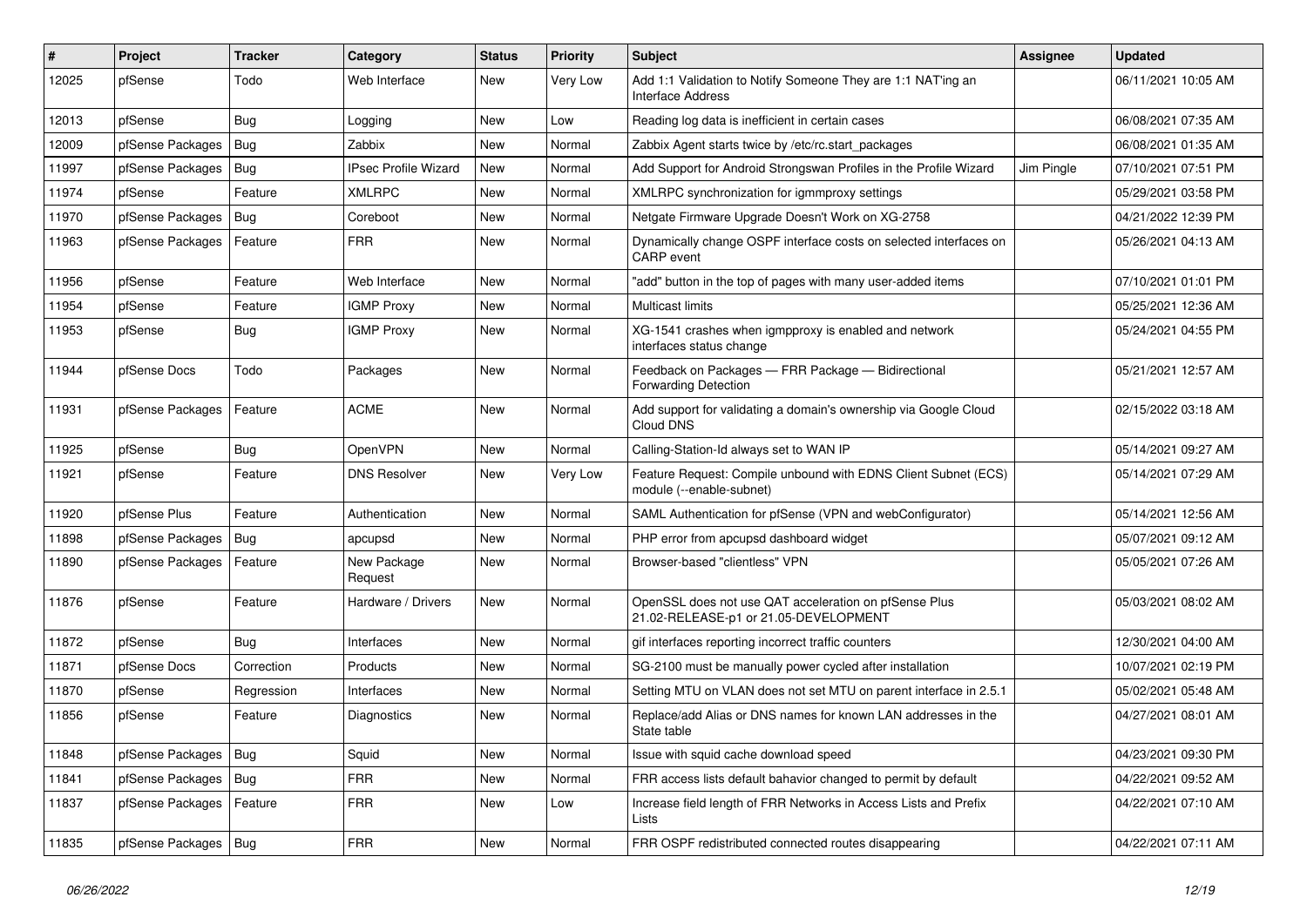| $\vert$ # | Project                | <b>Tracker</b>     | Category                     | <b>Status</b> | <b>Priority</b> | Subject                                                                                                  | <b>Assignee</b> | <b>Updated</b>      |
|-----------|------------------------|--------------------|------------------------------|---------------|-----------------|----------------------------------------------------------------------------------------------------------|-----------------|---------------------|
| 11827     | pfSense Packages       | Feature            | <b>ACME</b>                  | New           | Normal          | Please include acme deploy folder/scripts                                                                |                 | 03/06/2022 04:31 AM |
| 11826     | pfSense Packages       | Feature            | <b>ACME</b>                  | New           | Normal          | Preserve acme SAN Method parameters for new cert creations                                               |                 | 04/20/2021 02:02 PM |
| 11823     | pfSense Packages       | Feature            | <b>FRR</b>                   | New           | Normal          | Route handling enhancements                                                                              |                 | 04/19/2021 06:23 PM |
| 11802     | pfSense Packages   Bug |                    | FreeRADIUS                   | New           | Normal          | FreeRADIUS sync                                                                                          |                 | 05/10/2021 04:18 AM |
| 11797     | pfSense Packages   Bug |                    | <b>Status Traffic Totals</b> | New           | Normal          | Traffic Totals lost upon reboot when using a ramdisk for /var and<br>/tmp                                | John Cornwell   | 04/10/2021 06:27 PM |
| 11786     | pfSense                | Bug                | <b>Services</b>              | New           | Normal          | SSH incomplete setup and startup fail while recovering XML backup<br>in a fresh install of pfSense 2.5.0 |                 | 04/17/2021 01:36 PM |
| 11784     | pfSense Packages       | Feature            | squidguard                   | New           | Normal          | squidguard auto update blacklist option                                                                  |                 | 04/06/2021 01:53 AM |
| 11780     | pfSense Packages       | <b>Bug</b>         | Suricata                     | New           | Very High       | Suricata package fails to prune suricata.log                                                             |                 | 08/06/2021 07:18 AM |
| 11778     | pfSense                | <b>Bug</b>         | <b>OpenVPN</b>               | New           | Normal          | OpenVPN uses 100% CPU after experiencing packet loss                                                     |                 | 02/28/2022 07:38 AM |
| 11777     | pfSense Packages   Bug |                    | Unbound                      | New           | Very Low        | Input validation prevents DNS Resolver from being disabled                                               |                 | 04/05/2021 05:51 PM |
| 11772     | pfSense Plus           | Feature            | Multi-WAN                    | New           | Normal          | Layer 2 Tunnel Bonding Capability                                                                        |                 | 06/05/2021 03:27 PM |
| 11770     | pfSense Plus           | Bug                | Hardware / Drivers           | New           | Normal          | Pantech UML295 USB Modem No Longer Functional                                                            |                 | 04/01/2021 11:28 AM |
| 11763     | pfSense Packages       | <b>Bug</b>         | Status Monitoring            | New           | Normal          | Traffic graphs refresh issue                                                                             |                 | 05/03/2021 09:44 AM |
| 11761     | pfSense                | Bug                | L <sub>2</sub> TP            | New           | Normal          | L2TP/IPsec VPN : PPP LCP negotiation occurs before user<br>authentication                                |                 | 03/31/2021 04:52 AM |
| 11759     | pfSense                | Bug                | Dashboard                    | New           | Normal          | Traffic graphs on dashboard double upload on pppoe links                                                 |                 | 12/30/2021 04:00 AM |
| 11757     | pfSense                | Feature            | <b>XMLRPC</b>                | New           | Normal          | Allow XMLRPC sync to bypass default auth server in favor of local<br>database                            |                 | 03/30/2021 03:18 PM |
| 11749     | pfSense Packages       | Feature            | pfBlockerNG                  | New           | Normal          | Option to disable NAT rule creation                                                                      |                 | 04/06/2021 11:45 PM |
| 11742     | pfSense Packages       | Bug                | Suricata                     | New           | Normal          | Blocking / Unblocking is not working correctly.                                                          |                 | 09/01/2021 11:08 AM |
| 11739     | pfSense Docs           | <b>New Content</b> | <b>High Availability</b>     | New           | Normal          | Manual Outbound NAT rules in HA setup                                                                    |                 | 07/09/2021 08:26 AM |
| 11732     | pfSense Plus           | Feature            | Hardware / Drivers           | New           | Normal          | Add VXLAN Support to pfSense Plus                                                                        |                 | 03/15/2022 02:35 AM |
| 11731     | pfSense                | <b>Bug</b>         | Hardware / Drivers           | New           | Normal          | Missing support for Realtek USB NICs                                                                     |                 | 03/30/2021 04:32 AM |
| 11730     | pfSense                | Bug                | Web Interface                | New           | Normal          | Improve visibility of option selections in dark themes                                                   |                 | 03/25/2021 09:38 PM |
| 11724     | pfSense                | Bug                | Package System               | New           | Normal          | Packages unexpectedly removed when changing update branches                                              |                 | 03/29/2021 08:09 AM |
| 11717     | pfSense                | <b>Bug</b>         | Rules / NAT                  | New           | Normal          | Incorrect port forwarding rules if Destination port alias is not equal to<br>Redirect target port alias  |                 | 03/22/2021 06:06 AM |
| 11715     | pfSense                | Bug                | OpenVPN                      | New           | Normal          | OpenVPN MTU                                                                                              |                 | 03/22/2021 01:35 AM |
| 11714     | pfSense Docs           | New Content        | <b>High Availability</b>     | New           | Normal          | Feedback on Troubleshooting - Troubleshooting High Availability<br><b>DHCP Failover</b>                  |                 | 03/21/2021 05:58 PM |
| 11703     | pfSense Packages       | Feature            | FRR                          | New           | Normal          | add Krill and Routinator support BGP RPKI                                                                |                 | 03/18/2021 07:47 PM |
| 11666     | pfSense                | <b>Bug</b>         | Logging                      | New           | Normal          | GUI Firewall log search not parsing filter.log beyond hard coded limit                                   |                 | 03/12/2021 11:38 AM |
| 11657     | pfSense                | Bug                | Interfaces                   | New           | Normal          | netmap ring reinit error                                                                                 |                 | 03/18/2021 10:32 PM |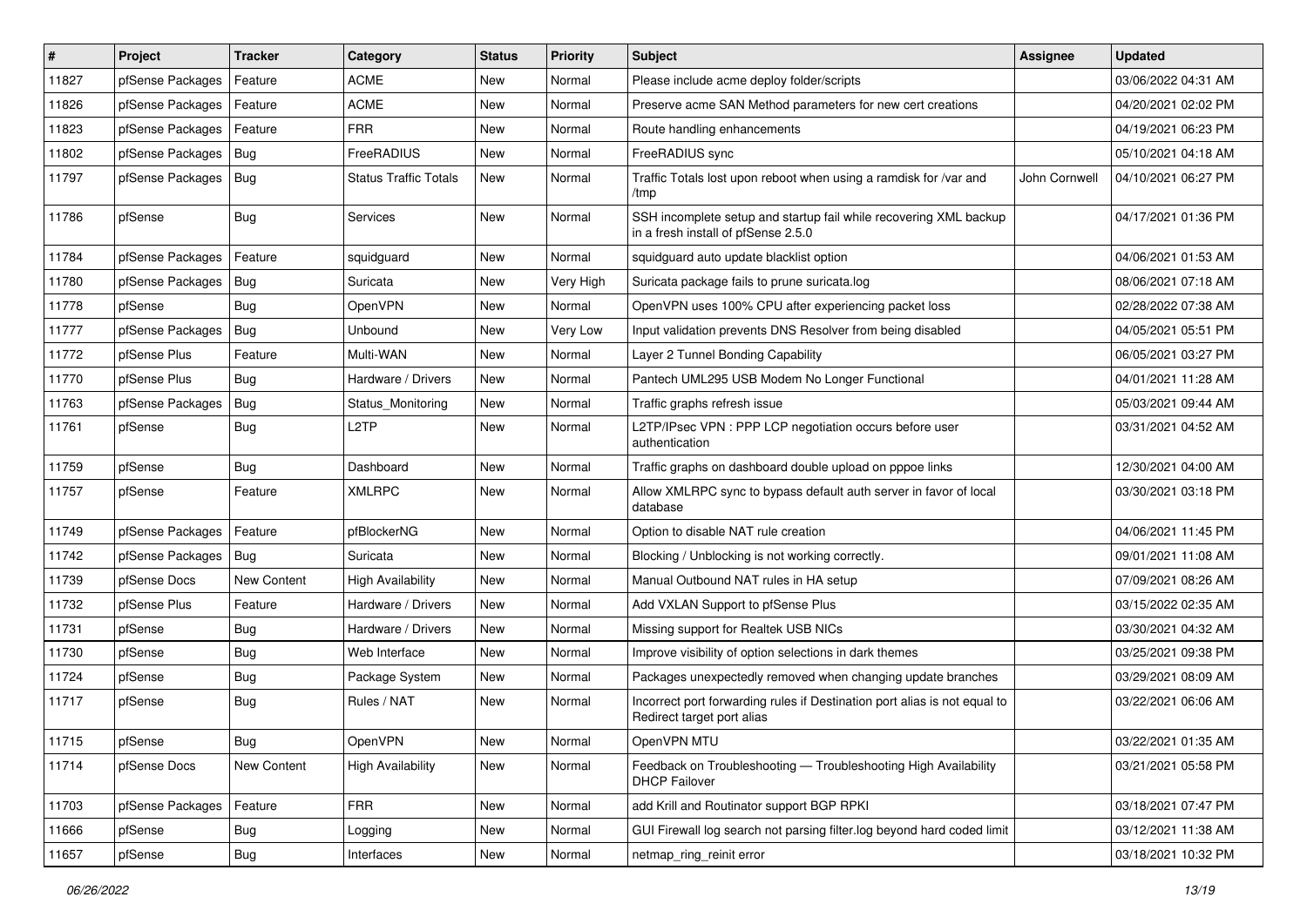| #     | Project                | <b>Tracker</b> | Category               | <b>Status</b> | <b>Priority</b> | <b>Subject</b>                                                                                                                                                                                  | Assignee   | <b>Updated</b>      |
|-------|------------------------|----------------|------------------------|---------------|-----------------|-------------------------------------------------------------------------------------------------------------------------------------------------------------------------------------------------|------------|---------------------|
| 11650 | pfSense Packages       | <b>Bug</b>     | <b>FRR</b>             | New           | Very Low        | FRR configuration broken on restore of manually edited FRR config<br>sections                                                                                                                   |            | 03/10/2021 08:50 AM |
| 11648 | pfSense Docs           | Todo           | Packages               | <b>New</b>    | Normal          | Feedback on Packages - AWS VPC Wizard - pfSense Plus<br><b>Configuration Details</b>                                                                                                            |            | 03/10/2021 06:30 AM |
| 11641 | pfSense                | <b>Bug</b>     | Interfaces             | New           | Normal          | On xn based interfaces without the VLANMTU flag the first VLAN tag<br>defined does not follow the parent interface MTU settings. All<br>subsequent VLAN tags follow the parent interface's MTU. |            | 03/09/2021 06:42 PM |
| 11634 | pfSense Packages       | Regression     | <b>BIND</b>            | <b>New</b>    | Normal          | bind hangs when pfsense is reconnecting as an openypn client to a<br>TUN openvpn server                                                                                                         |            | 03/14/2021 07:23 AM |
| 11626 | pfSense Plus           | Bug            | Authentication         | New           | Normal          | Google LDAP connection failed due to lack of SNI for TLS 1.3                                                                                                                                    | Luiz Souza | 06/25/2022 05:34 PM |
| 11625 | pfSense                | Feature        | OpenVPN                | New           | Normal          | Cisco-AVPair aliases support                                                                                                                                                                    |            | 03/05/2021 12:35 AM |
| 11622 | pfSense Docs           | Todo           | <b>IPsec</b>           | <b>New</b>    | Normal          | Update pfSense VPC VPN Configuration Wizard docs                                                                                                                                                |            | 03/04/2021 09:36 AM |
| 11619 | pfSense                | Bug            | Upgrade                | <b>New</b>    | Normal          | Unable to upgrade 2.4.4-p3 to 2.5/21.02-p1                                                                                                                                                      |            | 08/15/2021 10:00 AM |
| 11610 | pfSense Packages       | Bug            | <b>NET-SNMP</b>        | <b>New</b>    | Normal          | NET-SNMP is not setting the correct permissions on AgentX                                                                                                                                       |            | 06/28/2021 07:54 AM |
| 11608 | pfSense Docs           | New Content    | Products               | <b>New</b>    | Normal          | Interfaces order of XG-7100 Quad-Port 10GbE Fiber SFP+<br><b>Installation Kit</b>                                                                                                               |            | 03/03/2021 07:14 AM |
| 11604 | pfSense                | Feature        | WireGuard              | <b>New</b>    | Normal          | WireGuard Dynamic Listen Port Randomization                                                                                                                                                     |            | 03/19/2021 10:59 AM |
| 11592 | pfSense Packages       | Bug            | node_exporter          | New           | Normal          | Node exporter can not read system statistics                                                                                                                                                    |            | 10/15/2021 09:37 PM |
| 11588 | pfSense                | Feature        | WireGuard              | <b>New</b>    | Low             | Automatically suggest next IP address in Wireguard interface subnet<br>when creating a peer                                                                                                     |            | 12/22/2021 03:35 AM |
| 11579 | pfSense Packages       | Feature        | Snort                  | New           | Normal          | Snort alerts or blocks trigger notifications                                                                                                                                                    |            | 03/01/2021 03:26 AM |
| 11573 | pfSense Packages       | Feature        | New Package<br>Request | New           | Normal          | <b>Custom Commands</b>                                                                                                                                                                          |            | 03/16/2021 07:28 PM |
| 11572 | pfSense Packages   Bug |                | pfBlockerNG            | New           | High            | Auto created firewall rules have IPv4 as protocol only - even for IPv6<br>lists.                                                                                                                |            | 06/25/2022 10:59 AM |
| 11567 | pfSense Packages       | Feature        | Mail report            | New           | Normal          | Email report add a note filed request                                                                                                                                                           |            | 02/27/2021 03:44 PM |
| 11566 | pfSense                | Bug            | Web Interface          | <b>New</b>    | Low             | Firewall Maximum Table Entries "default size" is whatever is entered                                                                                                                            |            | 02/27/2021 10:01 AM |
| 11563 | pfSense Packages       | Bug            | <b>BIND</b>            | New           | High            | BIND GUI writes TXT records > 255 characters                                                                                                                                                    |            | 02/27/2021 07:11 AM |
| 11556 | pfSense                | <b>Bug</b>     | Rules / NAT            | <b>New</b>    | Normal          | Kill all states associated with a NAT address                                                                                                                                                   |            | 03/19/2021 10:29 AM |
| 11548 | pfSense                | <b>Bug</b>     | Rules / NAT            | <b>New</b>    | Normal          | "rule expands to no valid combination" error from port forward<br>automatic rule mixing IPv4 and IPv6 elements                                                                                  |            | 02/27/2021 03:18 PM |
| 11541 | pfSense                | <b>Bug</b>     | OpenVPN                | <b>New</b>    | Normal          | OpenVPN status does not work properly when set to TCP and<br>Concurrent Connections = 1                                                                                                         |            | 03/02/2021 02:27 PM |
| 11534 | pfSense Packages       | Regression     | FreeRADIUS             | New           | High            | FreeRADIUS EAP anonymous connection forbidden out-of-tunnel                                                                                                                                     |            | 07/14/2021 02:32 AM |
| 11525 | pfSense Packages       | Bug            | Suricata               | <b>New</b>    | Normal          | pfsense 2.5.0 release version for vlan issue to suricata                                                                                                                                        |            | 11/11/2021 08:16 AM |
| 11522 | pfSense Packages   Bug |                | Zabbix                 | New           | Normal          | fping6 error                                                                                                                                                                                    |            | 02/24/2021 07:13 AM |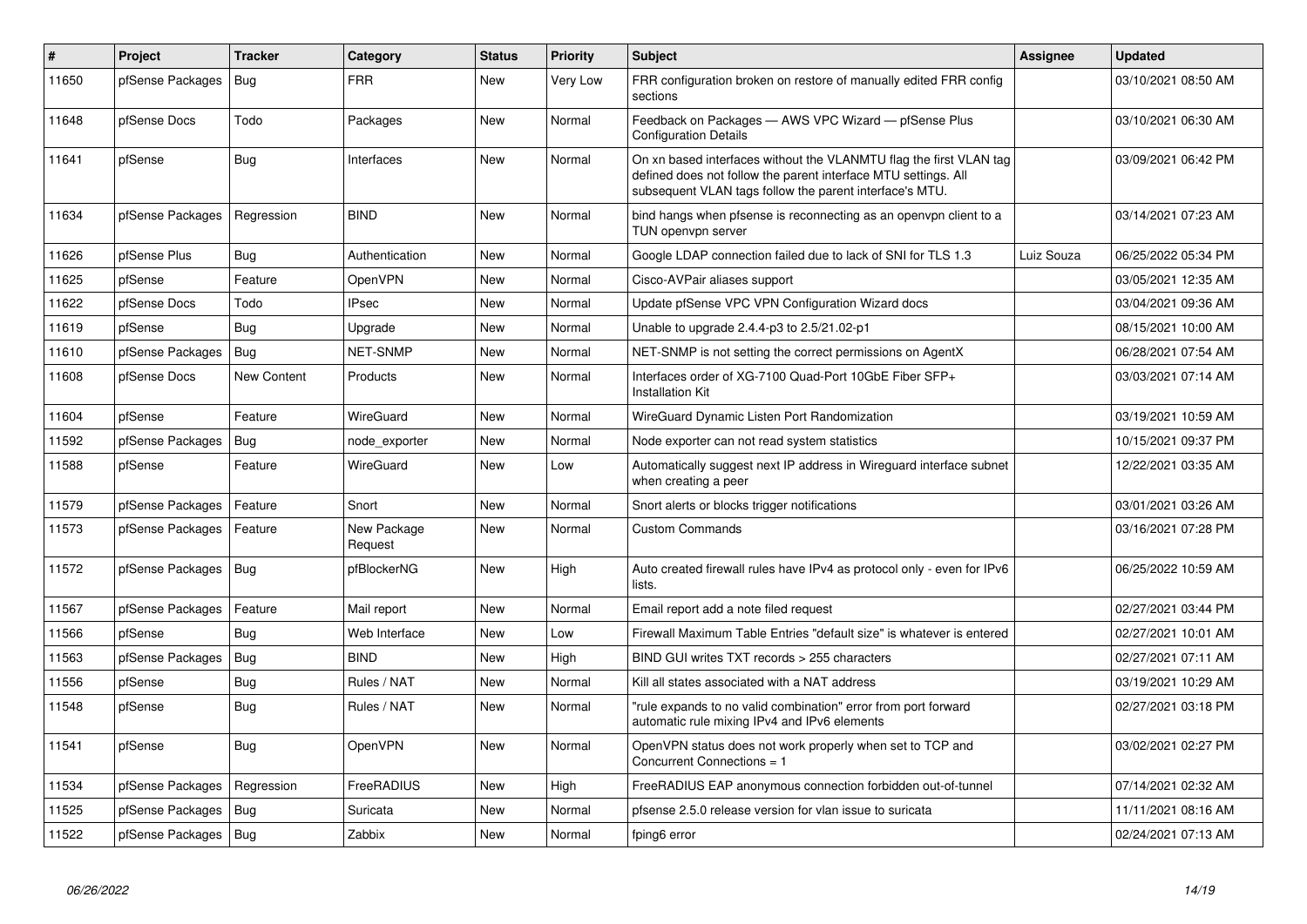| $\vert$ # | Project                | <b>Tracker</b> | Category                | <b>Status</b> | <b>Priority</b> | Subject                                                                                                          | <b>Assignee</b>     | <b>Updated</b>      |
|-----------|------------------------|----------------|-------------------------|---------------|-----------------|------------------------------------------------------------------------------------------------------------------|---------------------|---------------------|
| 11509     | pfSense Packages       | <b>Bug</b>     | <b>LCDProc</b>          | New           | Low             | LCD package - not starting at boot - stop and start in Status Window<br>not possible                             |                     | 02/23/2021 10:55 AM |
| 11503     | pfSense                | Bug            | OpenVPN                 | New           | Normal          | Using multiple authentication backends on an OpenVPN server fails                                                |                     | 02/23/2021 12:23 PM |
| 11498     | pfSense                | Feature        | WireGuard               | New           | Normal          | WireGuard does not pass multicast traffic to peer                                                                | Peter Grehan        | 03/19/2021 10:59 AM |
| 11493     | pfSense Packages       | <b>Bug</b>     | Zabbix                  | New           | Very Low        | After upgrade zabbix proxy wont start                                                                            |                     | 02/21/2021 05:31 AM |
| 11490     | pfSense Packages       | <b>Bug</b>     | Service Watchdog        | New           | Very Low        | Service Watchdog - Impacts Reboots and Package Updates                                                           |                     | 02/22/2021 12:07 PM |
| 11479     | pfSense Packages       | <b>Bug</b>     | snmptt                  | New           | Normal          | snmptt 1.4.2 does not work in daemon mode                                                                        |                     | 02/20/2021 04:37 PM |
| 11473     | pfSense                | Bug            | Web Interface           | New           | Normal          | System Activity shows invalid data on SG-3100                                                                    |                     | 02/19/2021 08:12 PM |
| 11471     | pfSense Docs           | Todo           | Development             | New           | Low             | Feedback on Development - Developing Packages                                                                    | Jim Pingle          | 02/19/2021 02:52 PM |
| 11440     | pfSense                | Feature        | Web Interface           | New           | Low             | Expand collapsed sections by clicking anywhere on header                                                         |                     | 10/28/2021 01:35 PM |
| 11438     | pfSense                | Feature        | Hardware / Drivers      | New           | Low             | Allow multiple cryptographic accelerator modules to be loaded at the<br>same time                                |                     | 02/18/2021 12:40 PM |
| 11430     | pfSense                | Bug            | Interfaces              | New           | Normal          | PHP console spam after Assigning Interfaces                                                                      |                     | 10/09/2021 10:37 AM |
| 11429     | pfSense                | Bug            | Web Interface           | New           | Normal          | System Log / Settings form activates "Reset Log Files" button on<br>enter                                        |                     | 10/28/2021 01:35 PM |
| 11418     | pfSense                | Bug            | <b>IPsec</b>            | New           | Very Low        | 'NAT-T: Force' is broken for IPv6 IPsec                                                                          |                     | 02/16/2021 08:25 AM |
| 11414     | pfSense Packages       | Bug            | pfBlockerNG             | New           | Normal          | Enabling feed "Public_DNS4_all" breaks some Google services                                                      |                     | 02/13/2021 02:46 AM |
| 11412     | pfSense                | Bug            | Interfaces              | New           | Normal          | LLDPD Package Doesn't Work with Switchports                                                                      |                     | 02/12/2021 08:12 PM |
| 11411     | pfSense Packages       | Feature        | New Package<br>Request  | New           | Normal          | Smokeping as a default latency measurement tool                                                                  |                     | 02/12/2021 09:29 PM |
| 11410     | pfSense Packages       | Feature        | New Package<br>Request  | New           | Normal          | adding bpytop (former Bashtop)                                                                                   |                     | 07/26/2021 12:33 PM |
| 11398     | pfSense Packages   Bug |                | pfBlockerNG             | New           | Normal          | pfBlocker upgrade hangs forever                                                                                  |                     | 04/21/2022 12:39 PM |
| 11379     | pfSense                | Feature        | <b>Captive Portal</b>   | New           | Normal          | <b>Template Roll Printer</b>                                                                                     |                     | 02/07/2021 05:26 AM |
| 11375     | pfSense Packages       | Bug            | apcupsd                 | New           | Normal          | UPS Type <blank> for USB APC</blank>                                                                             |                     | 02/26/2021 11:10 AM |
| 11369     | pfSense                | Feature        | <b>Operating System</b> | New           | Low             | add Enabling IPv6 Source Address Validation support                                                              |                     | 02/04/2021 10:03 AM |
| 11363     | pfSense                | Bug            | Installer               | New           | Normal          | Clean Install 2.5.0 fails due to hardware incompability                                                          |                     | 02/04/2021 11:06 AM |
| 11352     | pfSense                | <b>Bug</b>     | FreeBSD                 | New           | Low             | CTF types > 2^15 in the pfSense kernel config results in DTrace<br>failing                                       | Scott Long          | 03/17/2021 02:52 AM |
| 11335     | pfSense                | Bug            | Interfaces              | New           | Normal          | Spoofing the MAC on a LAGG interface does not work for some NIC<br>types.                                        |                     | 01/29/2021 09:10 AM |
| 11324     | pfSense                | Feature        | Logging                 | New           | Normal          | Separate syslog "Remote log servers" Parameters                                                                  |                     | 01/27/2021 10:47 AM |
| 11302     | pfSense                | Feature        | WireGuard               | New           | Normal          | WireGuard XMLRPC sync                                                                                            |                     | 03/19/2021 10:59 AM |
| 11296     | pfSense                | <b>Bug</b>     | Routing                 | New           | Normal          | Static route targets may still reachable via default route when the<br>gateway they should route through is down | <b>Viktor Gurov</b> | 05/10/2022 03:12 PM |
| 11280     | pfSense                | Todo           | WireGuard               | New           | Normal          | Add WireGuard to ALTQ list                                                                                       |                     | 04/27/2021 12:32 PM |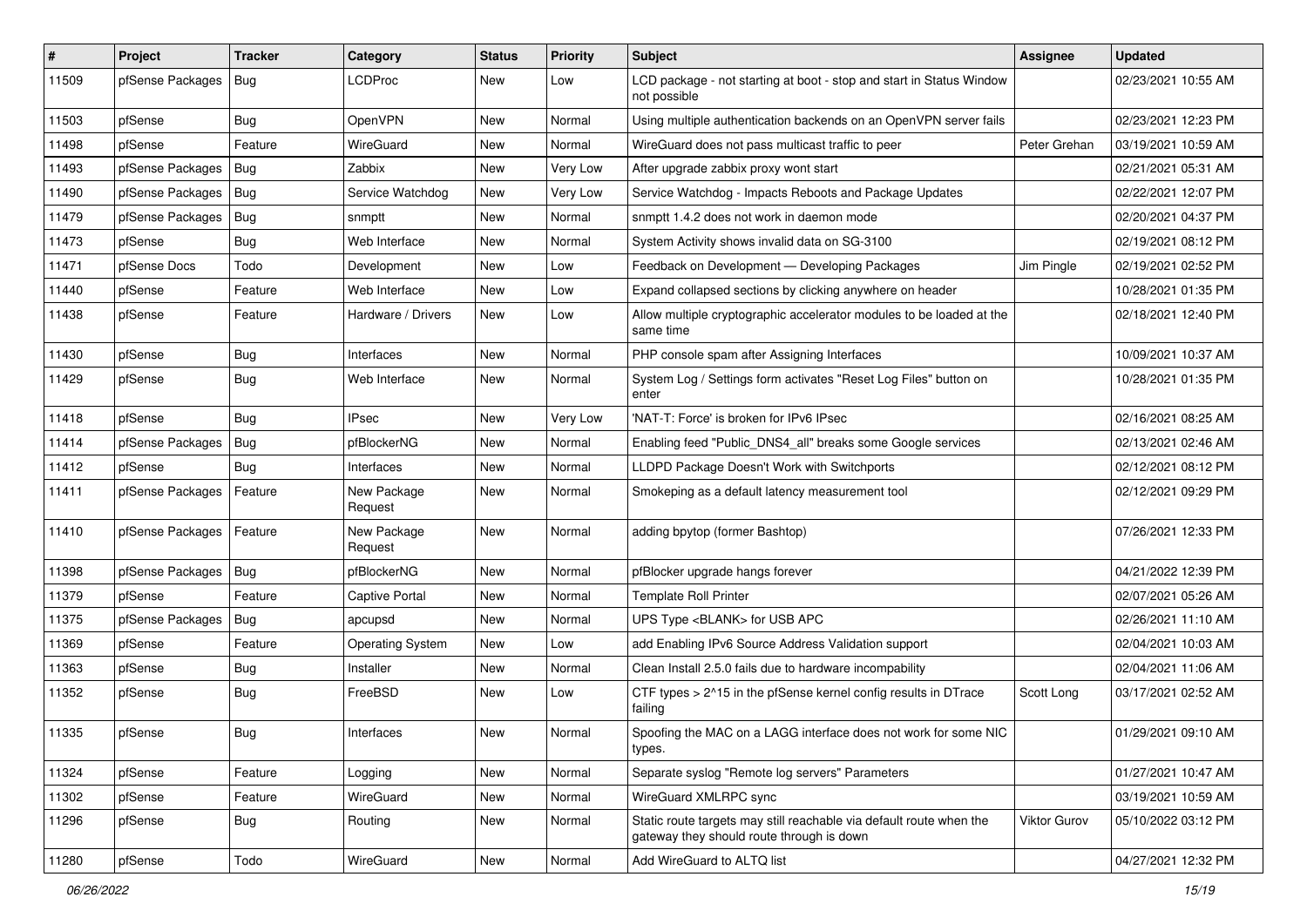| #     | Project          | <b>Tracker</b>     | Category                 | <b>Status</b> | <b>Priority</b> | <b>Subject</b>                                                                                                                   | <b>Assignee</b> | <b>Updated</b>      |
|-------|------------------|--------------------|--------------------------|---------------|-----------------|----------------------------------------------------------------------------------------------------------------------------------|-----------------|---------------------|
| 11270 | pfSense          | Feature            | VPN (Multiple Types)     | <b>New</b>    | Low             | Consider integrating Nebula mesh VPN                                                                                             |                 | 01/20/2021 03:34 PM |
| 11268 | pfSense          | Bug                | Web Interface            | New           | Normal          | Cookie named 'id' prevents Edit form fields being set properly                                                                   |                 | 09/03/2021 06:16 AM |
| 11266 | pfSense Packages | Feature            | AutoConfigBackup         | New           | Very Low        | Give an option to list restore point in "reverse" order/latest at the top.                                                       |                 | 01/19/2021 06:58 PM |
| 11262 | pfSense          | Feature            | Rules / NAT              | <b>New</b>    | Normal          | Time Based Rules - selects all days in the current month                                                                         |                 | 04/27/2021 12:32 PM |
| 11261 | pfSense Packages | <b>Bug</b>         | pfBlockerNG              | New           | Normal          | pfBlockerNG ASN numbers in IPv4 (/IPv6) Custom List generate<br>error(s) "Invalid numeric literal at line 1, column 7"           |                 | 01/28/2021 08:34 AM |
| 11260 | pfSense Packages | Feature            | pfBlockerNG              | <b>New</b>    | Normal          | pfBlockerNG: predefined ASN groups for Google, Facebook, Apple,<br>etc with useful selections                                    |                 | 01/18/2021 03:46 PM |
| 11257 | pfSense          | Feature            | Upgrade                  | New           | Normal          | Installed Packages: Update all button                                                                                            |                 | 01/18/2021 10:45 AM |
| 11243 | pfSense          | Feature            | Interfaces               | New           | Normal          | individual pfctl snort2c tables per interface only blocking IPs for<br>specific interface when a rule triggers in snort/suricata |                 | 01/14/2021 03:02 PM |
| 11235 | pfSense Packages | Bug                | Filer                    | New           | Normal          | Filer run script when "state" unchanged                                                                                          |                 | 01/08/2021 07:24 AM |
| 11232 | pfSense          | Bug                | <b>Operating System</b>  | New           | Normal          | Fix pfSense fsync                                                                                                                |                 | 01/08/2021 08:53 AM |
| 11227 | pfSense Packages | Feature            | pfBlockerNG              | <b>New</b>    | Normal          | Feeds update                                                                                                                     |                 | 01/07/2021 12:11 AM |
| 11213 | pfSense          | Feature            | Gateways                 | New           | Low             | Option to mark gateway as down directly from Table                                                                               |                 | 01/03/2021 07:09 AM |
| 11209 | pfSense Packages | Feature            | pfBlockerNG              | New           | Normal          | pfBlockerNG soft blocking                                                                                                        |                 | 01/01/2021 02:07 PM |
| 11203 | pfSense          | <b>Bug</b>         | Certificates             | New           | Normal          | certificate manager very slow                                                                                                    |                 | 12/31/2020 11:57 AM |
| 11200 | pfSense Packages | Feature            | Squid                    | New           | Normal          | Squid reverse proxy + multiple ssl certificates                                                                                  |                 | 12/31/2020 03:50 AM |
| 11195 | pfSense Docs     | Correction         | Recipes                  | New           | Normal          | Feedback on pfSense Configuration Recipes - Accessing a<br><b>CPE/Modem from Inside the Firewall</b>                             | Jim Pingle      | 12/30/2020 01:13 PM |
| 11189 | pfSense          | Feature            | <b>Captive Portal</b>    | New           | Normal          | Captive Portal - Tarpit option                                                                                                   |                 | 12/23/2020 06:44 PM |
| 11184 | pfSense          | Bug                | FreeBSD                  | New           | Normal          | PF: State policy cannot be configurable                                                                                          |                 | 02/09/2021 02:43 AM |
| 11182 | pfSense Packages | <b>Bug</b>         | <b>NRPE</b>              | New           | Normal          | NRPE in HA syncs the bind IP                                                                                                     |                 | 12/01/2021 02:15 AM |
| 11178 | pfSense Packages | Feature            | Filer                    | New           | Normal          | Filer do not ask what to do with previous filename                                                                               |                 | 12/31/2020 02:45 AM |
| 11177 | pfSense          | <b>Bug</b>         | <b>Dynamic DNS</b>       | New           | Normal          | DDNSv6 not using Check IP Services                                                                                               |                 | 12/21/2020 05:02 AM |
| 11172 | pfSense Docs     | <b>New Content</b> | Products                 | New           | Normal          | Interfaces order of 10 Gigabit Quad-Port SFP+ Intel® X710BM2<br>Card                                                             |                 | 12/18/2020 01:28 PM |
| 11169 | pfSense          | Feature            | Interfaces               | New           | Very Low        | Changing interface index order                                                                                                   |                 | 12/17/2020 05:44 AM |
| 11165 | pfSense Packages | Feature            | OpenVPN Client<br>Export | New           | Very Low        | OpenVPN Exporter - Allow for name customization                                                                                  |                 | 07/10/2021 12:58 PM |
| 11158 | pfSense Packages | <b>Bug</b>         | <b>FRR</b>               | New           | High            | <b>FRR Prefix Lists</b>                                                                                                          |                 | 12/30/2020 04:55 PM |
| 11156 | pfSense Packages | Feature            | pfBlockerNG              | New           | Normal          | Add an option include subdomains for the noAAAA feature                                                                          |                 | 12/11/2020 10:19 AM |
| 11149 | pfSense          | Bug                | <b>DHCP Relay</b>        | New           | Normal          | DHCP relay won't start with DHCP server behind gateway                                                                           |                 | 03/22/2021 05:13 AM |
| 11147 | pfSense          | <b>Bug</b>         | <b>Dynamic DNS</b>       | <b>New</b>    | Normal          | Domeneshop DynDNS IPv4 and IPv6                                                                                                  |                 | 12/09/2020 11:47 PM |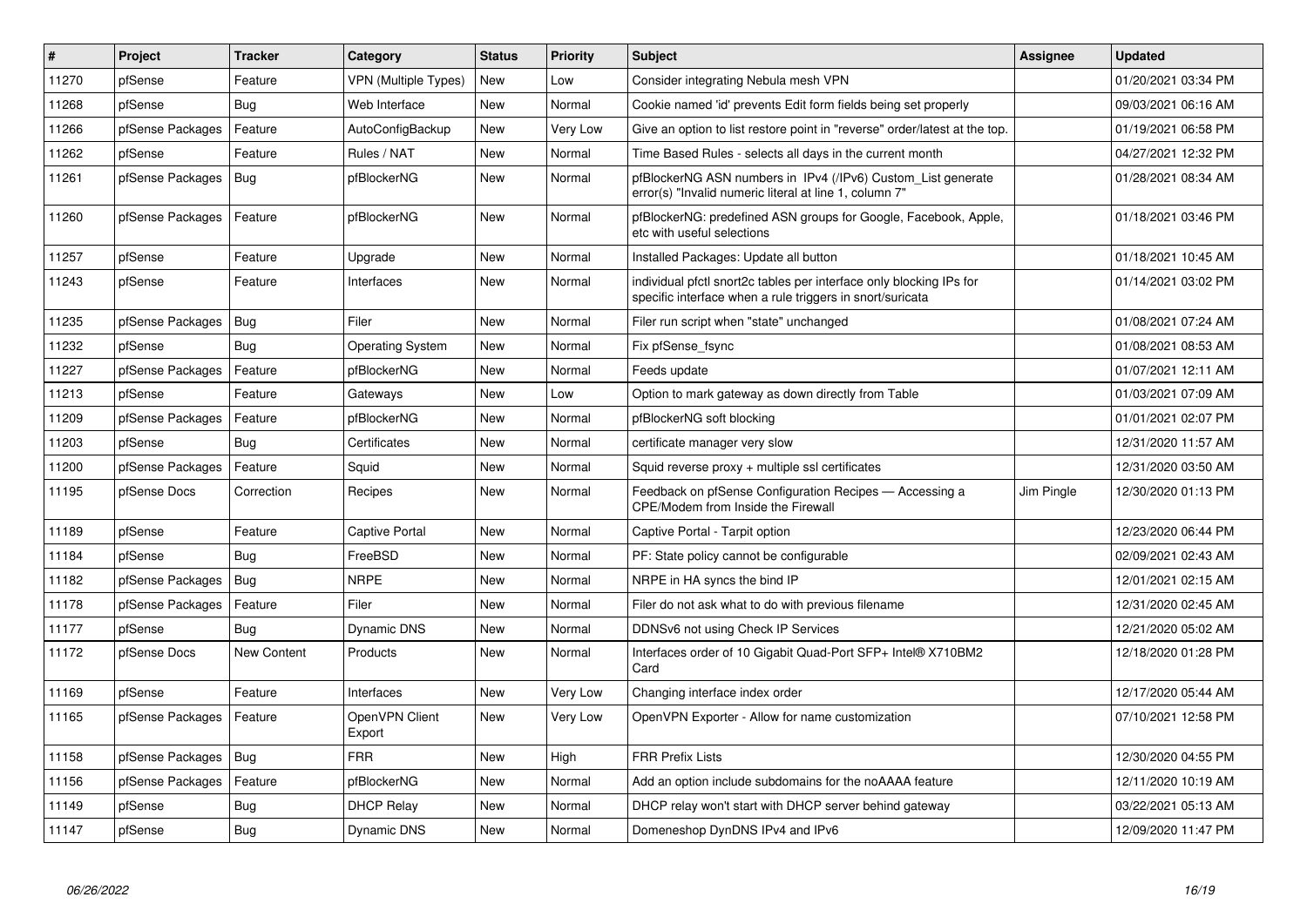| $\vert$ # | <b>Project</b>   | <b>Tracker</b> | Category                | <b>Status</b> | Priority | <b>Subject</b>                                                                                       | <b>Assignee</b>      | <b>Updated</b>      |
|-----------|------------------|----------------|-------------------------|---------------|----------|------------------------------------------------------------------------------------------------------|----------------------|---------------------|
| 11145     | pfSense Docs     | Correction     | Virtualization          | New           | Very Low | Feedback on pfSense Configuration Recipes — Virtualizing pfSense<br>with Hyper-V                     | Jim Pingle           | 03/06/2021 04:14 PM |
| 11139     | pfSense          | Documentation  | Interfaces              | New           | Normal   | <b>Bridges and VLANs</b>                                                                             |                      | 12/07/2020 12:32 PM |
| 11138     | pfSense Packages | Feature        | FreeRADIUS              | New           | Normal   | new WebGUI checkboxes needed                                                                         |                      | 12/07/2020 08:28 AM |
| 11110     | pfSense          | Bug            | Backup / Restore        | New           | Normal   | Backup file should be checked before restoring a specific area                                       |                      | 12/05/2020 02:50 PM |
| 11099     | pfSense Packages | Feature        | pfBlockerNG             | New           | Normal   | DNSBL blocking by schedule                                                                           |                      | 11/25/2020 12:12 AM |
| 11093     | pfSense          | Bug            | Wireless                | New           | Low      | ral(4) driver non-functional in arm64                                                                |                      | 11/21/2020 10:45 AM |
| 11092     | pfSense Packages | Feature        | pfBlockerNG             | New           | Normal   | Detecting DNS tunneling                                                                              |                      | 11/21/2020 04:53 AM |
| 11091     | pfSense          | <b>Bug</b>     | Interfaces              | <b>New</b>    | Normal   | Interfaces set as disabled in the configuration have an UP status in<br>the operating system at boot | <b>Viktor Gurov</b>  | 05/10/2022 03:12 PM |
| 11084     | pfSense          | Feature        | Dynamic DNS             | New           | Normal   | Dynamic DNS include option to specify virtual IP addresses                                           |                      | 11/19/2020 01:26 PM |
| 11074     | pfSense Packages | Bug            | <b>BIND</b>             | New           | Low      | bind Zone Settings Zones, Save button opens "Confirmation<br>required to save changes"               |                      | 11/16/2020 11:08 AM |
| 11071     | pfSense Docs     | New Content    | <b>DHCP</b>             | New           | Normal   | Feedback on Services - IPv6 Router Advertisements                                                    | Jim Pingle           | 12/08/2020 09:25 AM |
| 11067     | pfSense Docs     | Correction     | <b>Wireless</b>         | New           | Normal   | Feedback on Wireless - Recommended Wireless Hardware                                                 | Jim Pingle           | 11/16/2020 07:17 AM |
| 11056     | pfSense          | Feature        | Interfaces              | New           | Normal   | Add option to disable flow-control on interfaces in GUI                                              |                      | 11/11/2020 04:41 PM |
| 11040     | pfSense Packages | Bug            | pfBlockerNG             | New           | Normal   | pfb filter core faults when clearing firewall log                                                    |                      | 11/07/2020 01:44 PM |
| 11036     | pfSense Packages | <b>Bug</b>     | haproxy                 | <b>New</b>    | Normal   | <b>HAproxy ACL</b>                                                                                   |                      | 02/11/2022 11:27 AM |
| 11026     | pfSense Packages | Feature        | FreeRADIUS              | New           | Low      | Feedback on Packages - FreeRADIUS package                                                            |                      | 11/02/2020 07:21 AM |
| 11004     | pfSense          | Feature        | DHCP (IPv4)             | New           | Low      | DHCP reservations with no IP address show entries in DHCP leases                                     |                      | 10/26/2020 07:22 AM |
| 11000     | pfSense Packages | <b>Bug</b>     | haproxy                 | New           | Very Low | haproxy deprecated trick suggested                                                                   |                      | 12/23/2020 02:55 PM |
| 10995     | pfSense          | Feature        | <b>Operating System</b> | New           | Low      | Remove VMware MSI-X from the PCI blacklist.                                                          |                      | 10/20/2020 11:40 AM |
| 10994     | pfSense Packages | Bug            | squidguard              | New           | Low      | SquidGuard Blacklists Restore Default button does not work                                           |                      | 10/20/2020 12:26 PM |
| 10989     | pfSense Packages | Bug            | Snort                   | New           | Low      | Snort alert page has hidden characters in IPv6 address                                               |                      | 10/17/2020 04:06 PM |
| 10980     | pfSense          | <b>Bug</b>     | <b>Operating System</b> | New           | Normal   | rc.local is executed at login by rc.initial, and not at boot time.                                   |                      | 10/19/2020 09:39 AM |
| 10962     | pfSense          | Feature        | <b>Dynamic DNS</b>      | New           | Normal   | Add Cpanel support for Dynamic DNS Clients                                                           |                      | 12/28/2020 01:56 PM |
| 10952     | pfSense          | <b>Bug</b>     | Rules / NAT             | New           | Low      | Inconsistency in Subnet Defaults Between Firewall Rules and<br>Interface Address Assignments         |                      | 10/09/2020 12:50 PM |
| 10935     | pfSense Packages | <b>Bug</b>     | <b>FRR</b>              | New           | Normal   | FRR 0.6.7-6 - BGPD service recycled IPv6 without Route Map                                           |                      | 12/30/2020 05:00 PM |
| 10924     | pfSense Docs     | Correction     | Recipes                 | New           | Normal   | Feedback on Virtualization - Virtualizing pfSense with VMware<br>vSphere / ESXi                      | Jim Pingle           | 09/23/2020 03:46 PM |
| 10918     | pfSense          | Feature        | Aliases / Tables        | New           | Low      | IP Aliases de-duplication                                                                            |                      | 12/13/2020 11:37 PM |
| 10909     | pfSense Packages | Feature        | <b>PIMD</b>             | New           | Normal   | #define MAXVIFS 32 to 64                                                                             |                      | 04/21/2022 12:39 PM |
| 10892     | pfSense          | Bug            | Rules / NAT             | <b>New</b>    | Low      | Large number of VLAN/LANs make floating rules are to read                                            | <b>Jared Dillard</b> | 02/01/2021 03:29 PM |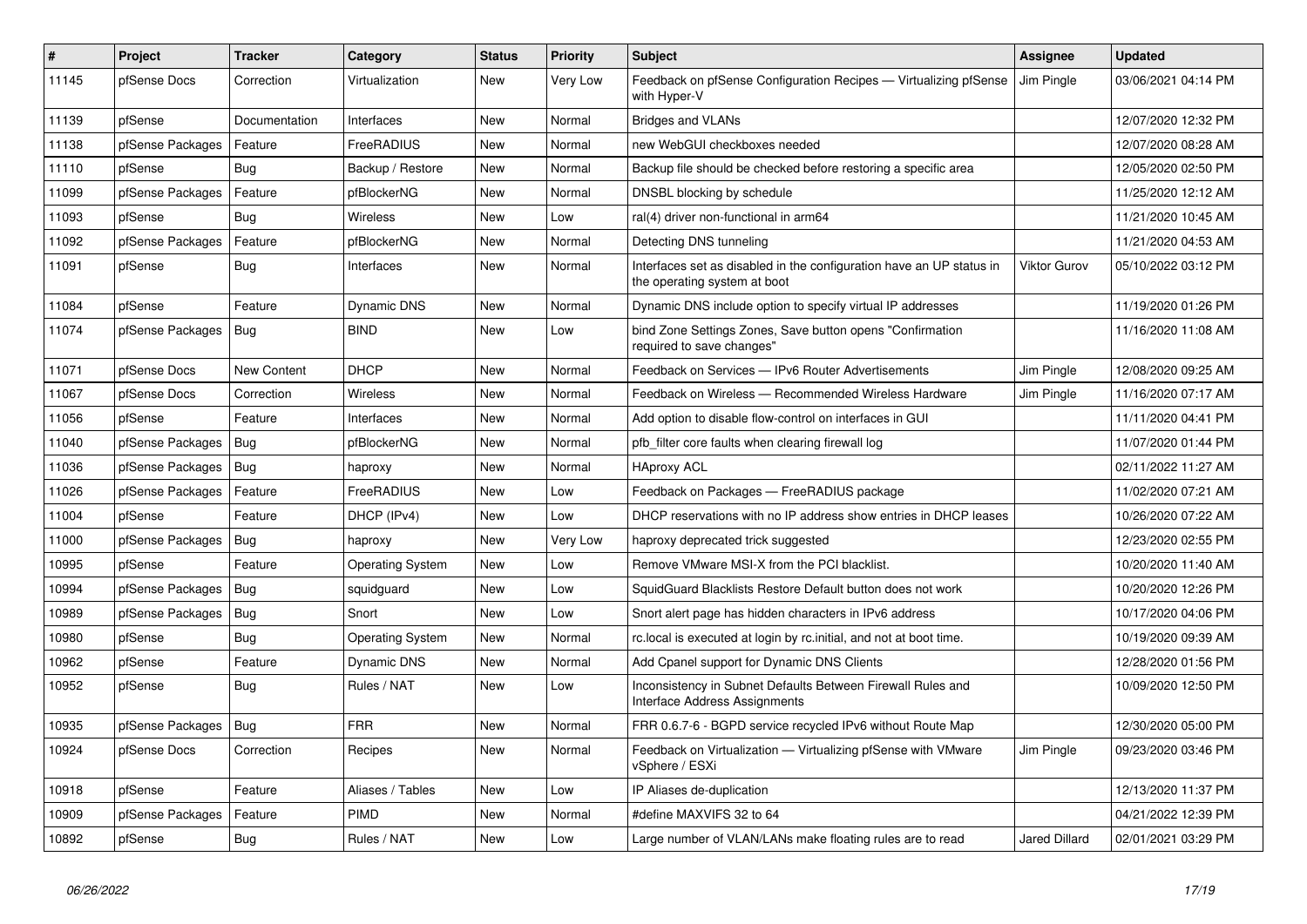| #     | Project          | <b>Tracker</b> | Category                 | <b>Status</b> | <b>Priority</b> | <b>Subject</b>                                                                            | Assignee   | <b>Updated</b>      |
|-------|------------------|----------------|--------------------------|---------------|-----------------|-------------------------------------------------------------------------------------------|------------|---------------------|
| 10890 | pfSense          | Feature        | Interfaces               | New           | Normal          | Allow multiple assigned interfaces to track status of a single switch<br>port             |            | 09/14/2020 07:20 AM |
| 10875 | pfSense          | <b>Bug</b>     | Gateways                 | New           | Normal          | PPP periodic reset does not fully restore gateway group round-robin<br>functionality      | Luiz Souza | 11/05/2020 07:44 AM |
| 10865 | pfSense Packages | Feature        | squidguard               | New           | Normal          | squidGuard lacks options to send traffic action logs to syslog server                     |            | 09/05/2020 01:21 AM |
| 10845 | pfSense Packages | <b>Bug</b>     | apcupsd                  | New           | Normal          | apcupsd doesn't stop when not enabled                                                     |            | 08/24/2020 10:16 AM |
| 10843 | pfSense          | Feature        | Authentication           | New           | Normal          | Allow user manager settings to specify multiple authentication<br>servers                 |            | 01/13/2022 07:22 AM |
| 10841 | pfSense Packages | Feature        | pfBlockerNG              | New           | Normal          | Allow per Source/VLAN/Network individual black&whitelists                                 |            | 10/18/2020 07:42 AM |
| 10839 | pfSense          | Feature        | Traffic Shaper (ALTQ)    | <b>New</b>    | Normal          | Add popular messengers to the Traffic Shaper Wizard                                       |            | 08/18/2020 10:07 AM |
| 10833 | pfSense          | Bug            | Configuration<br>Backend | New           | Normal          | unbound exits on configuration error when link status flaps on LAN<br>interface           |            | 08/13/2020 11:53 PM |
| 10831 | pfSense Packages | Feature        | New Package<br>Request   | New           | Very Low        | Integration of nntp-proxy into pfsense                                                    |            | 08/13/2020 09:09 AM |
| 10822 | pfSense          | <b>Bug</b>     | DHCP (IPv6)              | New           | Normal          | Deprecated IPv6 prefix won't be announced as deprecated to clients                        |            | 08/10/2020 09:23 AM |
| 10821 | pfSense Docs     | Correction     | General                  | <b>New</b>    | Normal          | Use neutral language alternatives                                                         | Jim Pingle | 09/23/2020 10:43 AM |
| 10818 | pfSense Packages | Feature        | New Package<br>Request   | New           | Normal          | <b>UDP Broadcast Relay</b>                                                                |            | 05/31/2022 02:13 AM |
| 10805 | pfSense          | Feature        | Hardware / Drivers       | New           | Normal          | Intel QAT (QuickAssist) encryption support for PfSense                                    |            | 07/31/2020 03:13 PM |
| 10802 | pfSense          | Feature        | DHCP (IPv4)              | New           | Very Low        | Seperator for DHCP Static Mapped leases                                                   |            | 07/31/2020 10:30 AM |
| 10791 | pfSense Packages | Bug            | <b>PIMD</b>              | New           | Normal          | Valid (vlan)interfaces do not get vif reporting "Invalid phyint address"                  |            | 10/06/2020 09:20 AM |
| 10783 | pfSense Packages | <b>Bug</b>     | ntop                     | New           | Normal          | NtopNG is very unstable on arm64                                                          |            | 07/22/2020 09:07 AM |
| 10765 | pfSense          | <b>Bug</b>     | Authentication           | New           | Normal          | Ampersands in Idap extended query are escaped twice                                       |            | 09/02/2020 07:55 AM |
| 10760 | pfSense Packages | Bug            | <b>BIND</b>              | New           | High            | pfSense BIND 9.14.12 server terminates due to assertion failure                           |            | 07/11/2020 04:53 PM |
| 10732 | pfSense          | Feature        | <b>High Availability</b> | New           | Very Low        | Warning banner for secondary HA node                                                      |            | 12/23/2021 03:34 AM |
| 10731 | pfSense          | Feature        | <b>XMLRPC</b>            | <b>New</b>    | Very Low        | XML-sync primary/secondary config flag                                                    |            | 07/06/2020 03:52 PM |
| 10729 | pfSense          | <b>Bug</b>     | Package System           | New           | Normal          | Certificate verification failed for pkg.freebsd.org                                       |            | 07/05/2020 01:12 AM |
| 10726 | pfSense          | <b>Bug</b>     | Rules / NAT              | New           | Normal          | Sticky-connections option is bugged - sticky-address cannot be<br>redefined               |            | 11/12/2020 10:12 AM |
| 10718 | pfSense          | Feature        | <b>Notifications</b>     | New           | Normal          | Email notifications - add new field to enter a from: name                                 |            | 07/01/2020 09:08 AM |
| 10715 | pfSense          | Bug            | <b>DHCP Relay</b>        | New           | Normal          | DHCPv6 relay always uses the "first" IPv6 address of an interface                         |            | 06/29/2020 05:01 AM |
| 10714 | pfSense          | <b>Bug</b>     | DHCP (IPv6)              | New           | Normal          | radvd only gives out the prefix of the "first" IPv6 address of an<br>interface            |            | 10/06/2020 01:03 PM |
| 10712 | pfSense          | Bug            | Rules / NAT              | New           | Normal          | "default allow LAN IPv6 to any" rule does not work right after boot<br>when using IPv6 PD |            | 06/30/2020 12:17 AM |
| 10708 | pfSense          | Bug            | Upgrade                  | New           | Normal          | ZFS bootpool boot symlink issue                                                           | Luiz Souza | 03/08/2021 07:03 AM |